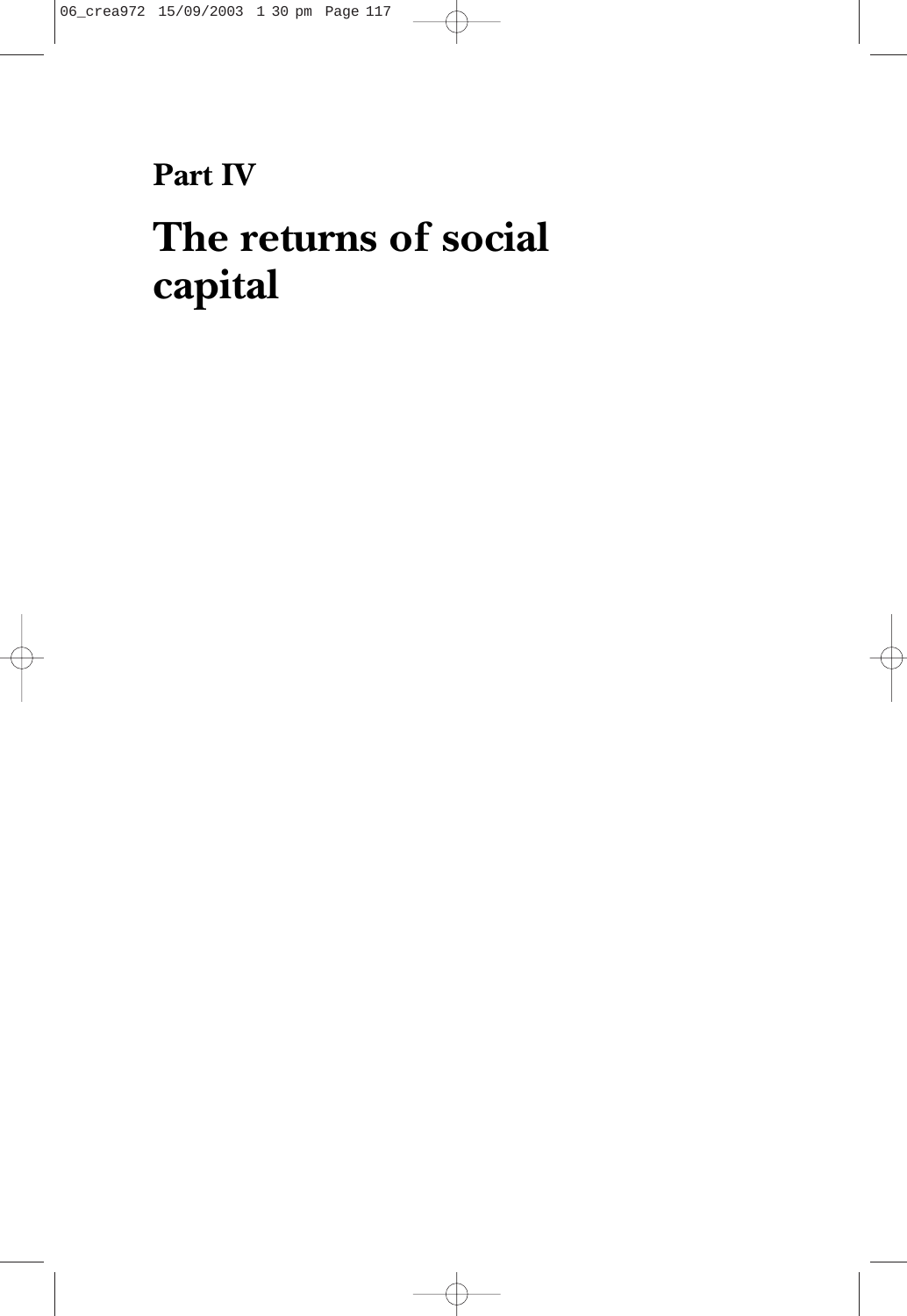╤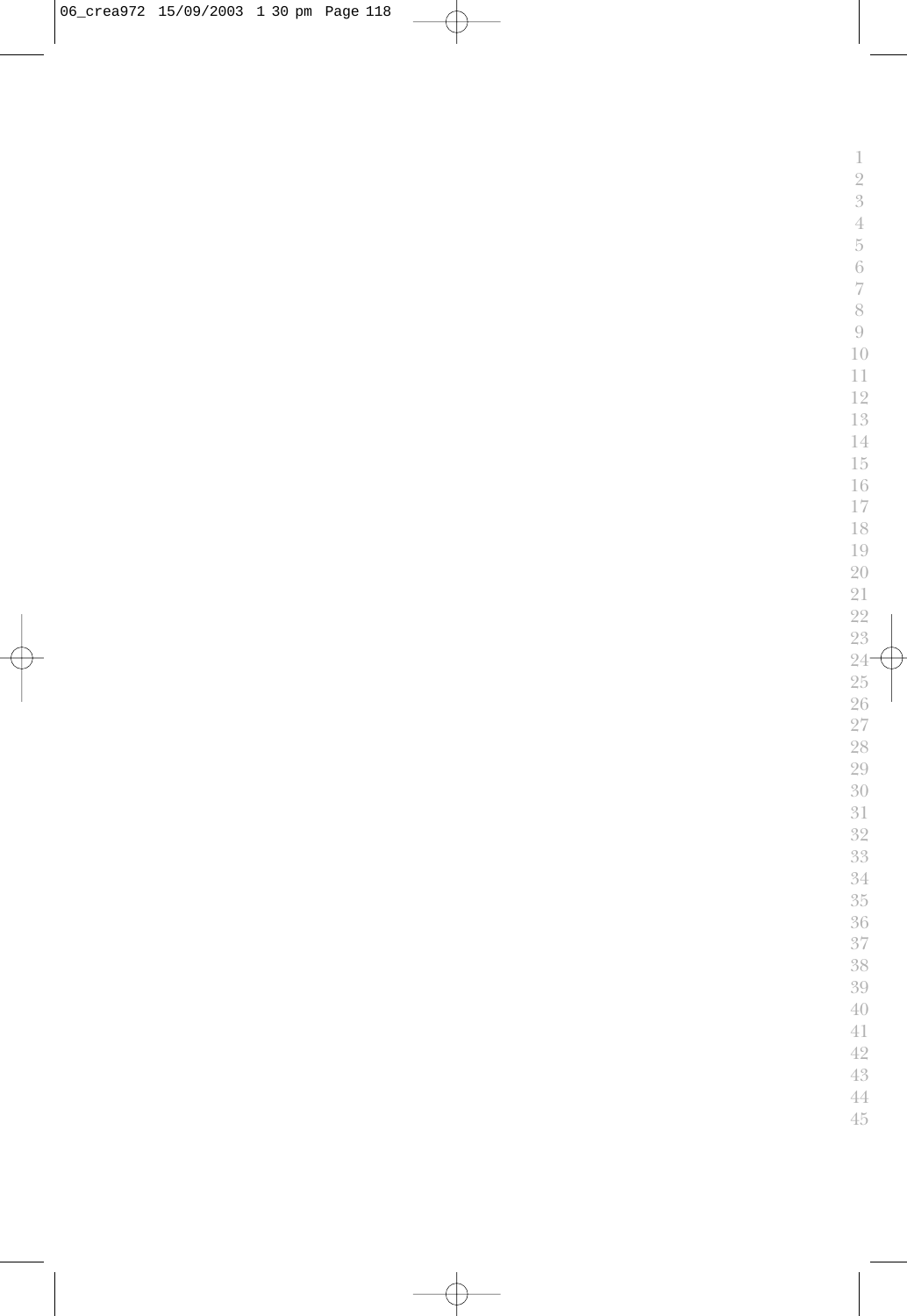# **6 Social capital in education**

# Functional communities around high schools in the Netherlands

*Anne Bert Dijkstra, René Veenstra and Jules Peschar*

Many studies have been devoted to the explanation of educational achievement; more specifically, to its distribution among students originating from various social groups. With regard to the distribution of educational opportunities, the focus over the past decades has been on the search for explanations based on the social background of students. The importance of the family for a successful educational career has been substantiated by much research. Central to this line of research is the insight that the extent to which school careers are successful depends not only on the individual characteristics of students (e.g. cognitive ability) but is also connected with the position of the family of origin within the social structure. A substantial part of this family socialization research concentrates on factors benefiting a student's educational career that can be linked to the position of the family in the status hierarchy.

Families differ in the facilities available to them that provide their children with qualifications that – in turn – will enable them to successfully participate in education. In this approach, the resources available through the family of origin are considered to be the intermediate factors between family background and the student's educational career. These mediating characteristics, resources or 'capital' available within the family, refer to different mechanisms that may affect educational achievement and its distribution across social strata. This contribution discusses and explores the empirical basis of one of the most prominent ideas about family resources and capital in education as proposed by James Coleman and Thomas Hoffer in the late 1980s: the idea of functional communities.

## **Theory**

#### *Resources and educational outcomes*

Families can support their children through different resources and in various ways. Early on financial resources – capital in the strict sense – have been suggested as one of the explanations for socially different patterns of educational participation and achievement. *Financial capital*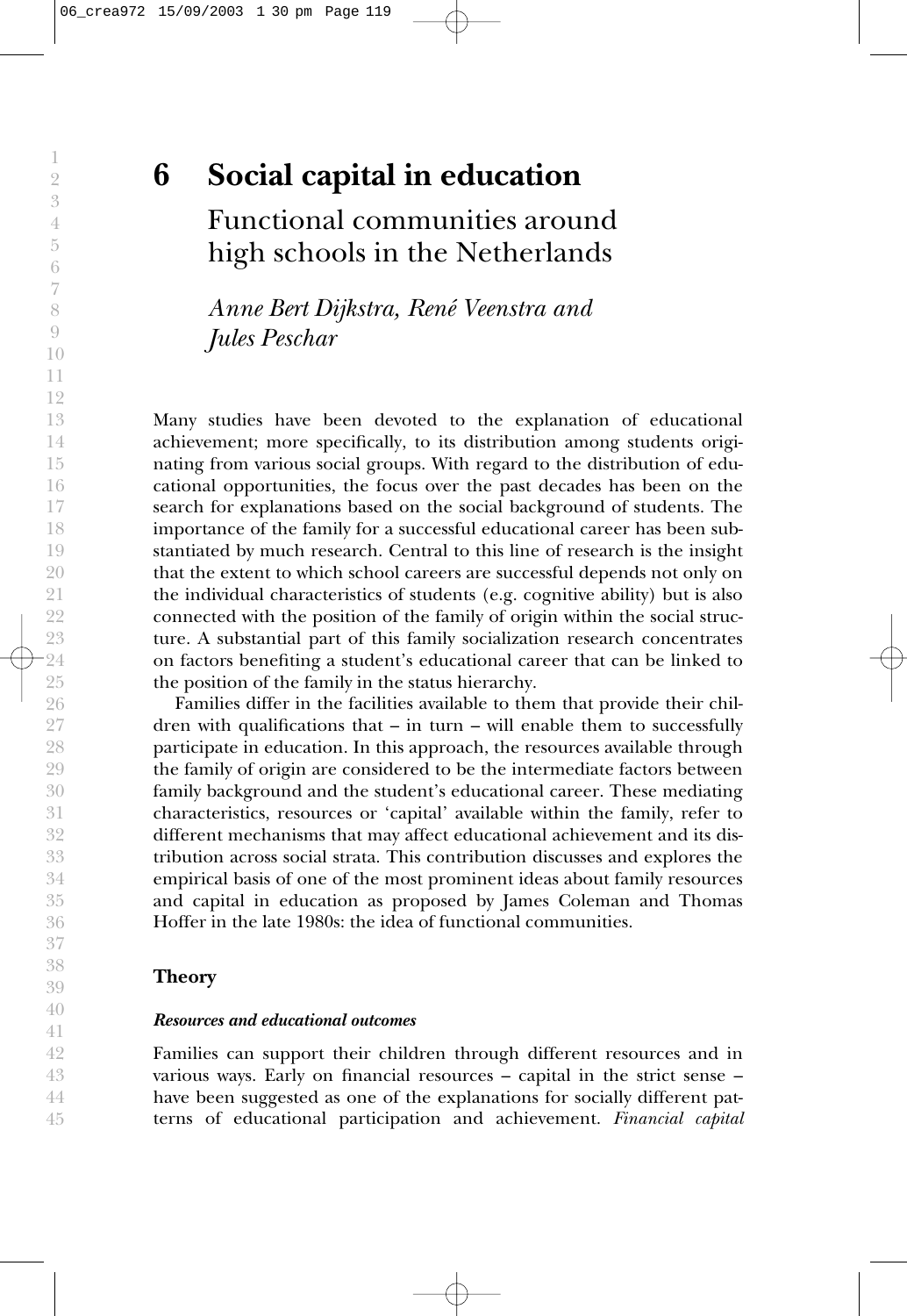consists of the financial and other material means that a family has available for education. These can be easily understood as mediating characteristics. The higher the educational and occupational level of the family, the higher the budget available for educational expenditures. *Human capital* refers to the knowledge, skills, and capabilities that facilitate a person to act more effectively. Human capital is usually measured in terms of the parents' education, which can contribute substantially to a favorable starting point for successful educational participation. Another source of parental attributes related to scholastic capital that may be of help to their children has been named 'cultural' capital (Bourdieu and Passeron 1977). *Cultural capital* approaches seek the explanation for the relationship between school success and family background in the cultural knowledge and attitudes of families that benefit a successful educational career.

Although a more or less natural extension of human, financial, and cultural capital, a fourth type of resource has only recently received attention. Known as 'social capital', this kind of resource refers to means available to families that reside in relationships between people. The work done by Coleman and Hoffer (1987) concerning the effects of social resources on the distribution of educational opportunities has especially drawn attention to social capital in the field of education. They proposed that an explanation for the favorable educational performance reported for Catholic schools may be found in the social capital available in the networks around these schools. Coleman and Hoffer explain the relatively high achievement of students in Catholic schools, and particularly the favorable results of students from deprived backgrounds, from what they call the 'functional communities' that surround American Catholic schools. Catholic schools were said to be part of a tight-knit community, where the parents of students often know each other. For this reason, it is easy for them to exchange information about their children and the school and to monitor both their own children and those of other parents. Thus, social capital is deemed to be available in such communities, in the form of a close network of social relations, information, norms, and monitoring that promotes the students' scholastic achievements.

#### *Social capital in education*

#### *Second-order and public social capital*

Broadly speaking, research into social capital is undertaken from two perspectives. On the one hand, the concept of social capital refers to resources that become accessible through the relationships that individuals maintain with each other (e.g. Lin 1982). In many cases, social capital is understood as consisting of networks of social relations that may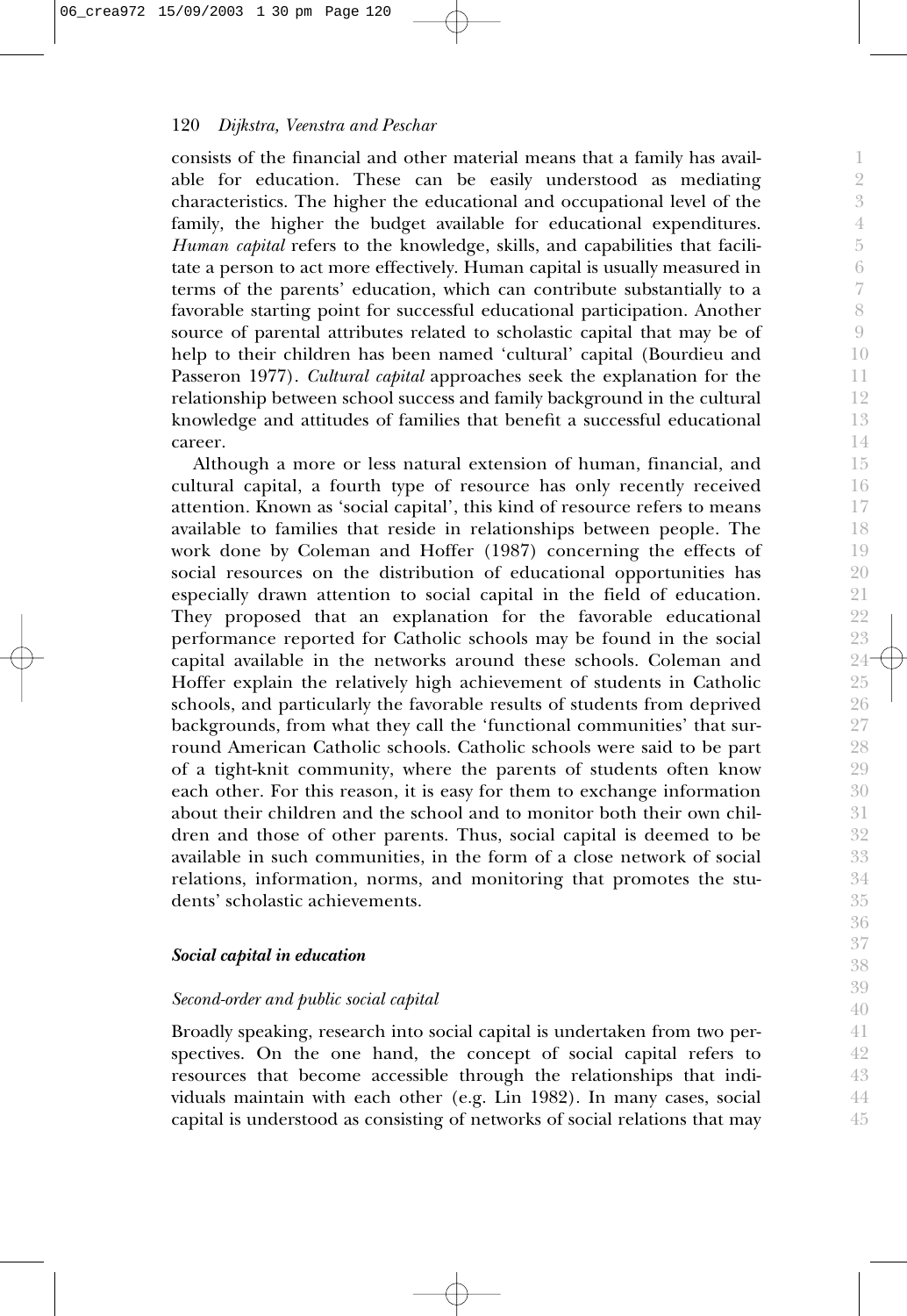# *Social captial in education* 121

be effective in allocating resources. In such a network approach, social capital consists of second-order resources: resources of an individual with whom you have a relationship and who makes these resources available to you. The production of social capital then depends on three factors: the number of individuals in the network willing (or obliged) to help you, the strength of the relationship, and the nature of the resources these individuals may provide access to (Flap 2002).

On the other hand, there is the approach that regards social capital as a public good. This public good aspect of social capital resides in the external effects that relationships between two individuals may have on other individuals in a common network. If such effects are beneficial to these others, no matter how much they themselves have invested in relationships with other network members, then social capital can be regarded as a collective good. Such a collective social capital is thus not based on individual property rights, as is the case with obligations between one individual and another. Instead, it resides in the community and benefits anyone who belongs to that network. Coleman's work on functional communities is central to this approach (Coleman and Hoffer 1987).

It is remarkable that few links have been established between the two approaches and that most of the work in these traditions is still done separately. Moreover, within the domain of education the 'collective good' concept of social capital has dominated the research and theoretical work into the role of social resources in the explanation of educational achievement and inequality of educational opportunities. Here, too, the Coleman and Hoffer study played an important role; their ideas inspired much of the research into social resources in education, so that research into social capital in educational contexts developed strongly from the tradition of social capital as a collective resource.

An overview of the results of fifteen years of research into the role of social capital in education (Dijkstra and Peschar 2003) reveals two other remarkable issues. The first issue is that social capital seems, as yet, a diffuse concept, among other things because of the general and divergent conceptualizations *(*cf*.* Portes 1998, Morrow 1999). This is partly a consequence of the open definitions of social capital often adopted by researchers, which take the function it fulfils as the starting point. Coleman's influential, yet open, definition of social capital provides an example: 'different entities [which] all consist of some aspect of social structures, and facilitate certain actions of actors'. These then also determine its value: 'those aspects of social structure to actors, as resources that can be used by actors to realize their interests' (Coleman 1990: 305). The second issue, which will not be elaborated here, is that there is little empirical knowledge about the effects of social capital in educational settings. So far, the results of empirical research have been fragmentary, and they provide an inconsistent picture.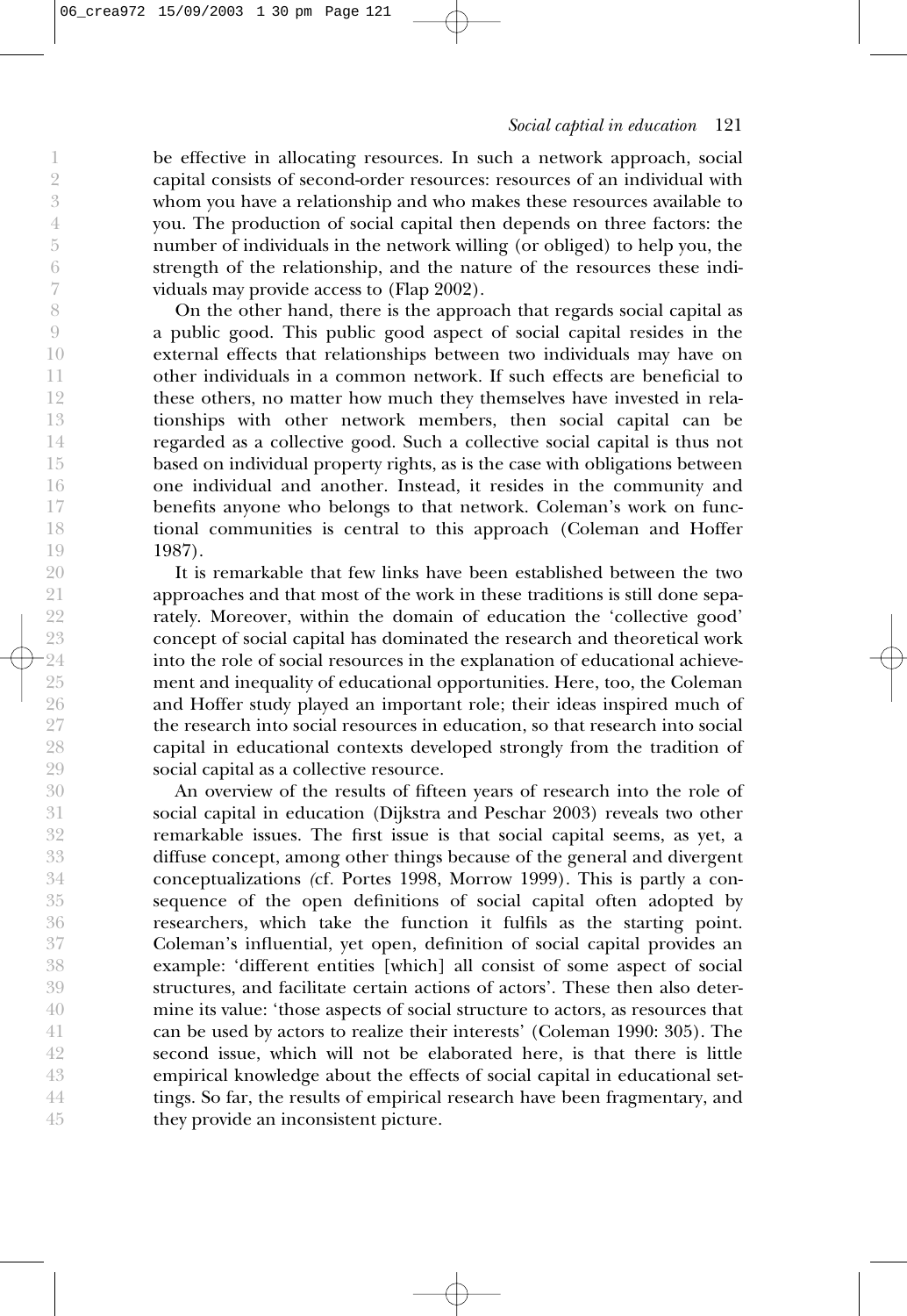#### *Research questions*

This present chapter, which is part of a larger project in the SCALE program aiming at the theoretical and empirical integration of the two traditions with the help of data about student achievement in Dutch secondary education, focuses on an exploration of the explanatory power of Coleman's functional community hypothesis. Against the background of the comments made above, we will concentrate on two issues. Because there is a need for further research into the conceptualization of social capital, our first aim is to test various such conceptualizations in the functional community tradition and examine how the various possible conceptualizations relate to differences in the achievements of schools. Secondly, for those forms of social capital that appear to correlate with educational output as revealed by our initial exploration, we will test in more detail if there is indeed empirical evidence to support a relationship with educational achievement.

#### *Social capital in functional communities*

From the perspective of the theory of functional communities, therefore, social capital resides in the social network around the school. At the conceptual level, Coleman (1990) distinguishes three forms of the social structure that generate social capital for child rearing: adult–child relationships, adult–adult–child relationships, and time-closure relationships. Coleman refers to a situation where there is a close-knit network of relationships between parents and children (and also of other parents) around the school as social-structural closure. The central notion of the functional community theory is that a higher degree of *social closure* contributes to a more consistent social setting for child rearing and education. Social structural closure is classified in the form of continuity over time – which is implicitly assumed in the other two forms – as a separate category because of the importance of time closure for the creation of forms of social capital such as investments and trust. Other forms of social capital are obligations and expectations, the extent to which the social structure facilitates the flow of information, and norms upheld by sanctions (Coleman 1988).

Before describing the various forms of social capital available in functional communities in more detail in the next section, we need to conclude this section with a brief description of the concept of a functional community.

The explanation given by Coleman and Hoffer (1987) for the higher achievement of students of Catholic schools centers on social resources supposedly available in the community around the school. Central to this approach is the notion that families differ not only in the extent to which they possess human and cultural capital but also in their access to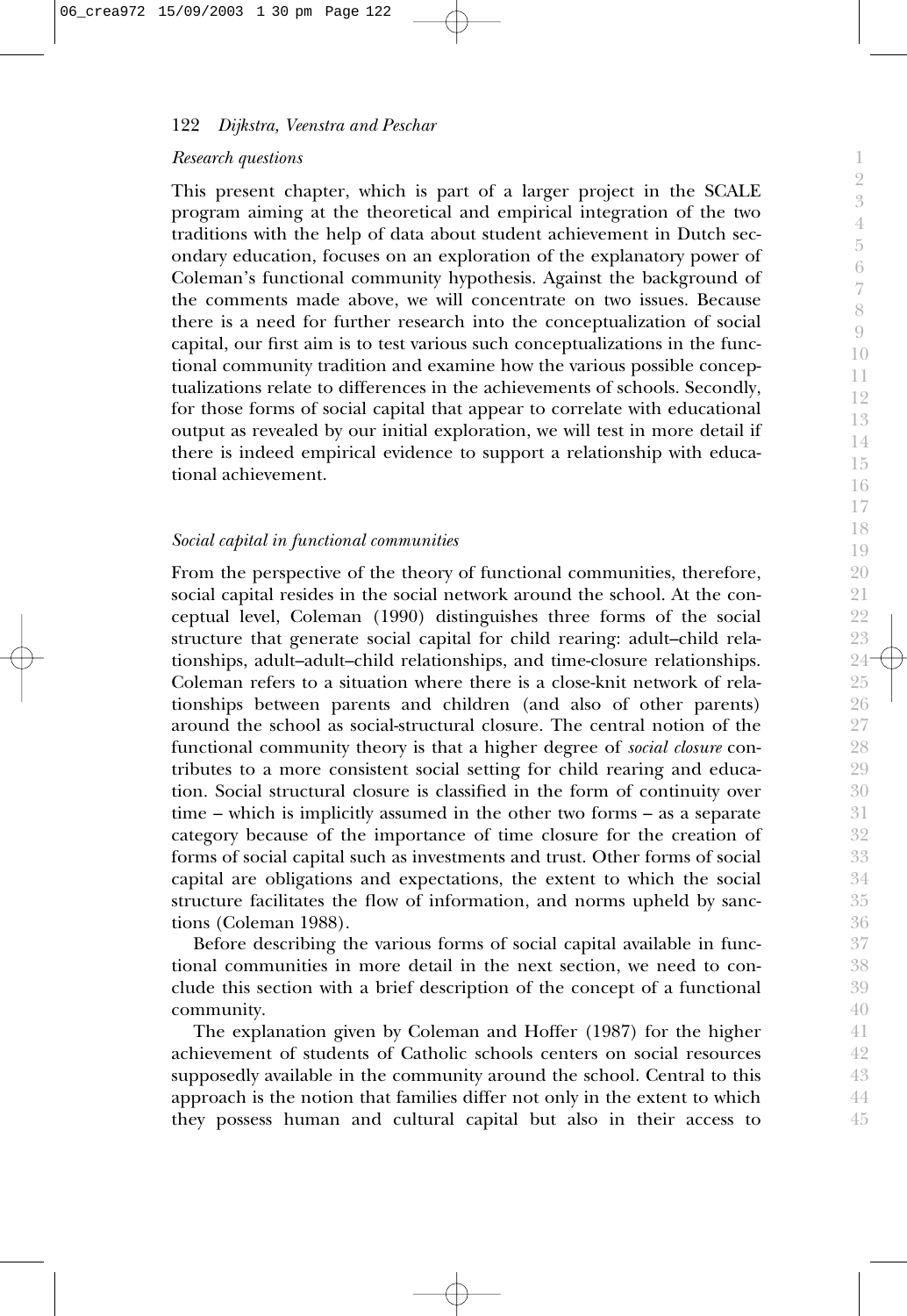# *Social captial in education* 123

resources that reside in human relations (Coleman 1988). According to the functional community theory, these resources benefit all students that are part of such a community. Moreover, schools embedded in a functional community offer better educational opportunities to their students than schools for which this is not the case. As we will elaborate in more detail in the next section, a functional community is characterized by a relatively closed network of mutual social relations between generations and a dominant system of norms reinforced by the network. Such a closed network consists of relationships between parents who know each other, each other's children, and the other individuals in the social environment of their children (for example, teachers, youth workers, and youth volunteers). As far as the system of norms is concerned, what is important is not so much that the norms of the community are shared by everyone to the same extent, but that there is a clear, dominant set of social norms backed up by the community. According to the authors, such social capital available in the community provides parents with a grip on the social environment of their children, with respect to their contacts with friends, other social activities, and their lives at school. The homogeneous system of norms and the closed network create a uniform and effective pedagogical environment both through reinforcement beyond the direct control of parents (parents of friends and other adults around the child) and through the school (norms supported by the community). The social relationships within the parental community reinforce the parents' ability to monitor their children outside the family sphere too and increase their opportunities for adequate supportive and corrective action. The social resources thus accrued in functional communities increase the chance of a successful school career. They compensate for the inadequate resources of students from deprived backgrounds and thus mainly improve the educational opportunities of students from the lower social classes.

# **Measuring social capital**

## *Data set and dependent variables*

The data used in this contribution were collected from more than 1,400 students in 25 schools of secondary education in the Netherlands as part of the research program SCALE which forms the basis for this volume. The schools were taken from a stratified sample composed to represent the main sources of diversity among schools for all forms of secondary education. The sample was composed in such a way that important educational context characteristics were sufficiently represented in the data. Therefore most relevant variables such as level of urbanization, public or private school, the religious denomination of the school and the proportion of ethnic-minority students were taken as stratification criteria. In this way the data will be suited to present a picture of the relation between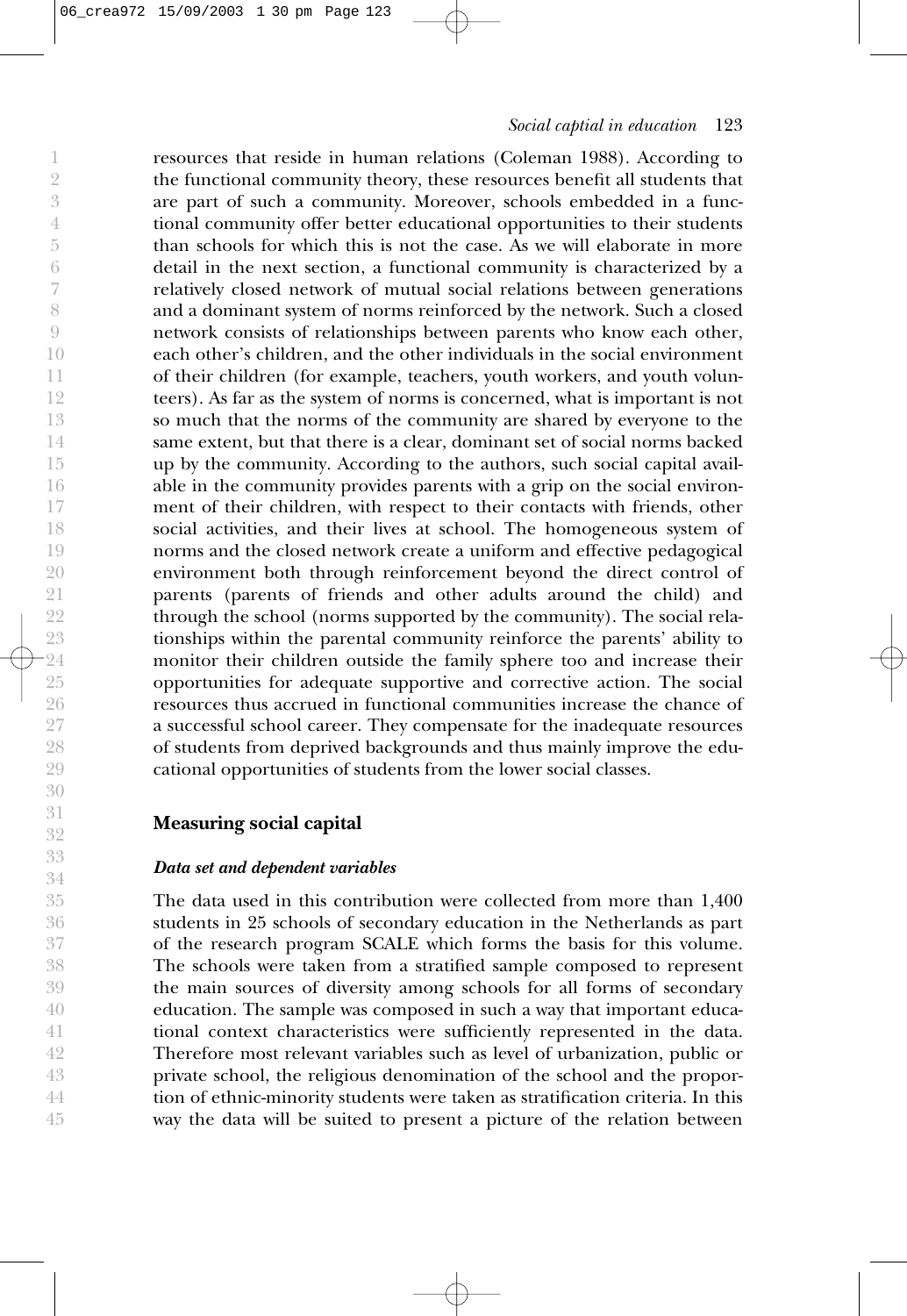educational output and social capital, especially when effects of social capital appear to be concentrated among specific groups or contexts.<sup>1</sup>

Data collection took place in 1999–2000, among students in the third year of secondary education who were around 15 years old at that time. Two nationally validated achievement tests were administered at school. Social capital was measured with written questionnaires for students, one of which was filled out at school, the other at home. In addition, the parents also filled out a questionnaire. For more details about the data set the reader is referred to Kassenberg (2002).

The four strands for the conceptualization of social capital suggested by the functional community theory concern the closure of the social network, and the extent to which the network provides information, monitoring, and social norms. For each of these strands, this section will discuss the measurements selected for the various forms of social capital. On the one hand, we will explain the background of the variables that we have used to measure social capital. On the other hand, we will give a provisional impression of the results achieved with these variables by means of bivariate correlations.<sup>2</sup>

Central to the idea of functional community is that it both is a public good and works in a goal-specific way. Therefore three dependent variables have been selected. Two dimensions of educational achievement were applied, namely the scores on language and mathematics tests administered in the third year of secondary education.<sup>3</sup>

Against the background of the forms of social capital discussed in this paper that concern mechanisms involving the monitoring of behavior and the presence of norms and sanctions, the extent to which socially undesirable behavior occurs seems also to be a characteristic on which social capital may have effects. One further indicator represents these wider social effects of education, namely a scale that measures the extent of deviant behavior of the students. The scale was developed by Baerveldt (1990) and applied to our data by Kassenberg (2002). It measures the frequency with which nine forms of petty crime are committed. These concern fare dodging, highway tax evasion, vandalism, theft in schools, writing graffiti, arson, assault, shoplifting and price tag switching, and handling stolen goods (for more information, see Kassenberg 2002).4

The choice of these three dependent variables is relevant since they enhance the idea that social capital can be regarded as a goal-specific resource: parents are able to monitor their children through the network. In the case of the achievement tests, the parents also get information on the functioning of the school.

#### *Measurement of social capital*

In our measurement of the various concepts of social capital, we have been guided by four principles. The first is the distinction between intra-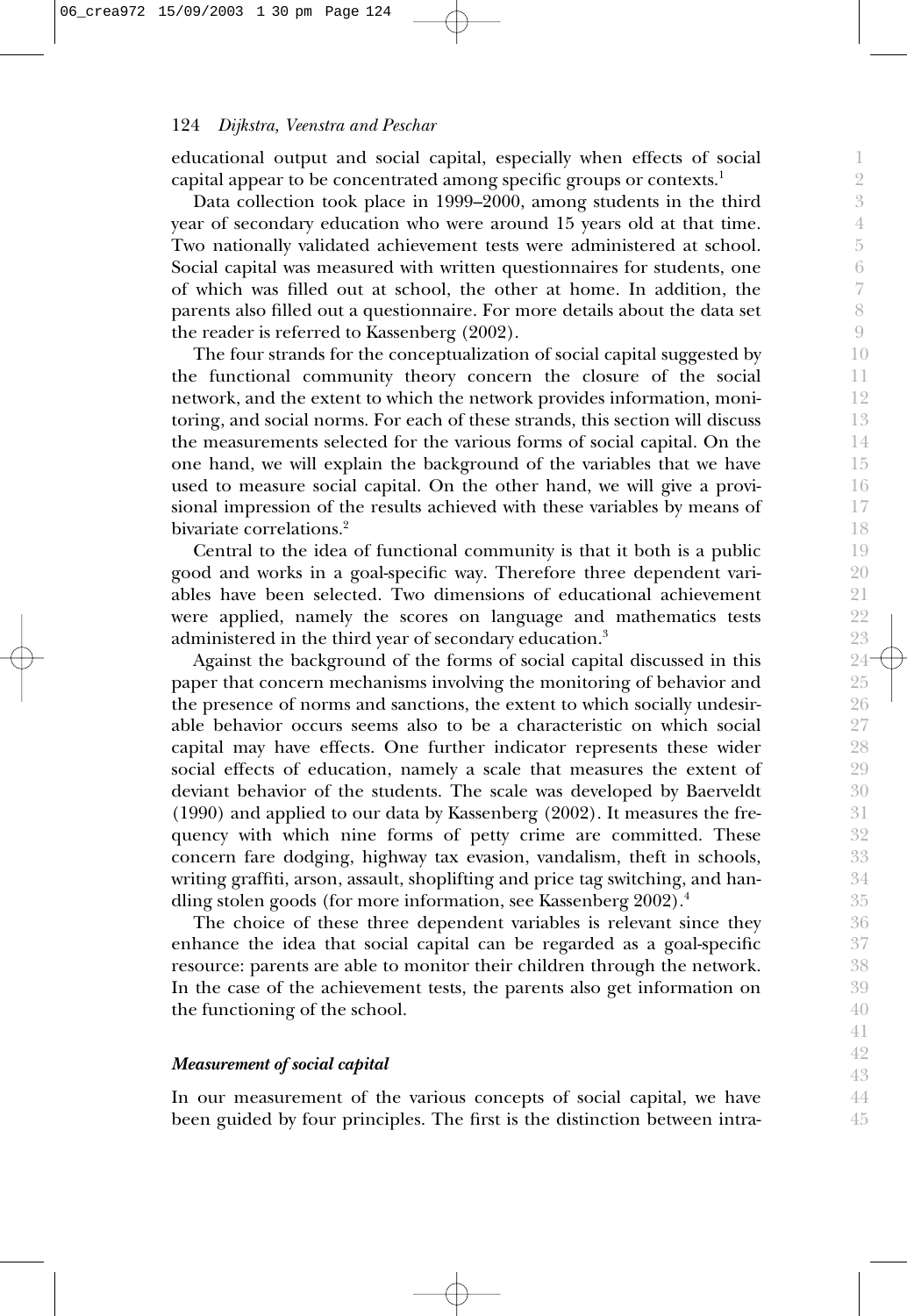#### *Social captial in education* 125

generational and intergenerational relationships. From the perspective of the student, this concerns child–child and child–adult relationships. This does not mean that adult–adult relationships will be omitted, but the forms of social capital that are relevant to educational output are dependent on the relationship that exists between (at least) one of the adults and the child. Whenever sensible, both intra-generational and intergenerational relationships have been included in the measurement. A second principle concerns the choice of the respondent. Social capital viewed as an intergenerational closed network implies that the estimation of the availability of social resources may be measured from the perspective of both students and adults. To evaluate the effect of the generational difference on the estimation of the role of social capital, variables for both generations have been included in the survey where this seemed useful. Besides trying to select characteristics that are appropriate to the behavior and social environment of the students and that are relevant to child rearing and schooling, we finally also considered the link with existing theories and research. The use of measurements employed in earlier research not only contributes to the corroboration of previous findings but will also provide an insight into the extent to which indicators of social capital are sensitive to differences between countries.

#### *Social structure*

An important distinction is the one between the existence of social relations as such and the resources that become available through these relations. The difference between these two concepts has been described in various ways. Smith, Beaulieu and Seraphine (1995), for example, distinguish structure and process as the components of social capital. Van Deth (2003) points to a comparable difference when he talks about structural and cultural aspects of social capital, the former of which he regards as connections or networks and the latter as elements such as the norms and manners in a network. Such a distinction illustrates that it is important to distinguish between a social capital concept that is defined from the perspective of the (in such cases usually positive) effects, and a concept in which social capital is 'neutral' and regarded as the vehicle – the social relations – that enables the mechanisms promoting child-rearing and schooling. In the latter case, the social network is mainly conditional and separated from the results it facilitates, which may be positive or negative. We have previously labeled this as the difference between social capital as 'channel' and as 'content' (Dijkstra and Peschar 2003). This distinction is also useful for the functional community theory. The social closure concept relates to the channel and is the fundamental dimension. It focuses on suppositions about the nature of the relationships around a school that have a positive impact on educational output. The content may be created independent of the channel, in relation to the mechanisms that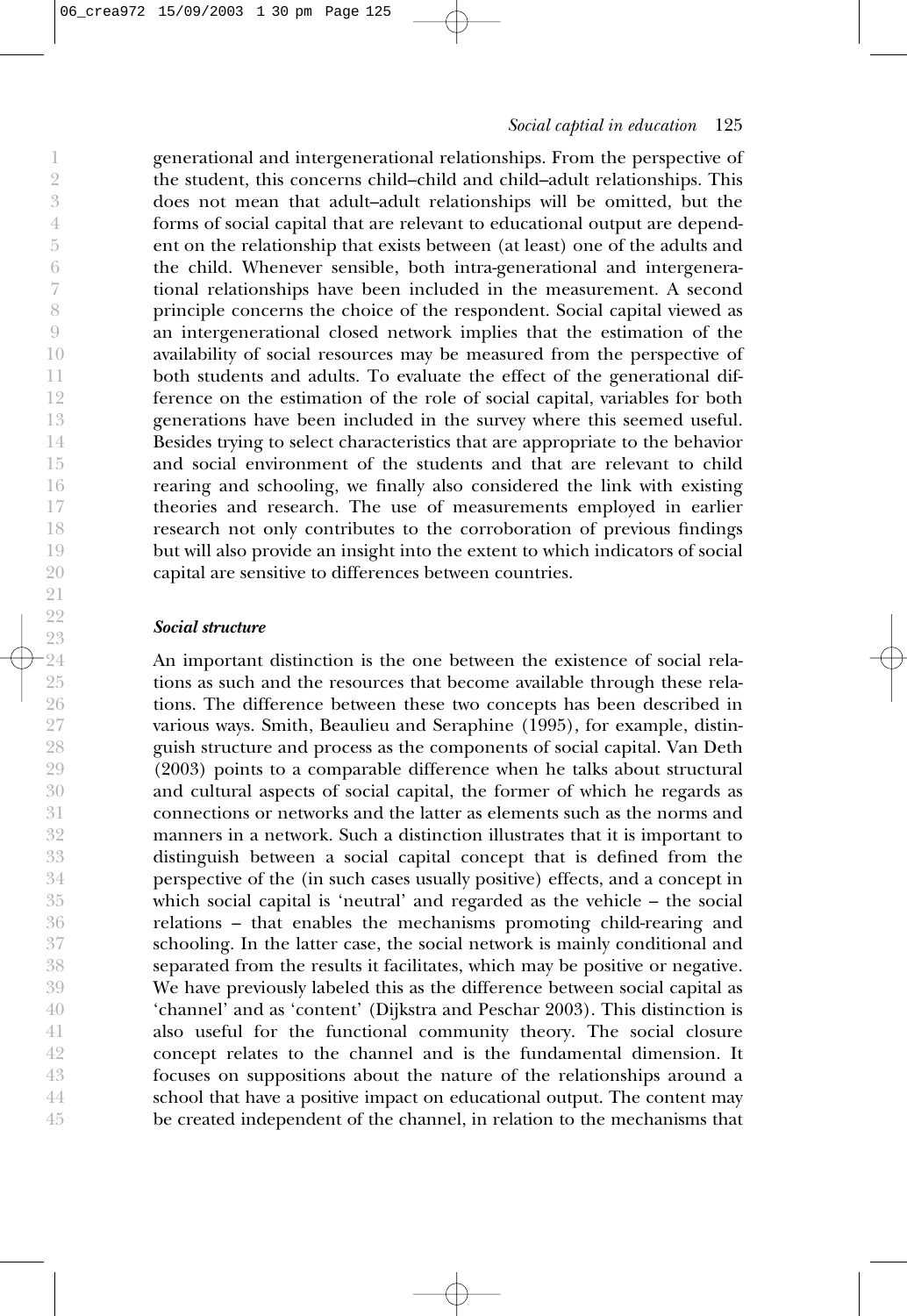are supposed to create such a positive effect. In Coleman and Hoffer's (1987) functional community theory, the emphasis is on the access to information provided by such a network and the norms that strengthen it. We will begin by discussing the measurement of the concept of social closure, using Coleman's theory of closed intergenerational relationships as our starting point.

#### *Intergenerational social closure*

A closed network of mutual intergenerational social relations is a central feature of the functional community. Such a closed network embraces the whole spectrum of intergenerational relations that not only connect the child and the parent(s) but also, and especially, all the adults around the child. This includes, for example, relationships of parents with the parents of classmates or relationships between the parents and other adults in the social environment of the child. Social-structural consistency is deemed to exist in such a situation: 'The adults whom children see and know outside the home – both in and out of school – are adults closely linked to the family. The other young people whom children see and know are children of these same adults.'

The diagrams in Figure 6.1 represent such networks characterized by different degrees of social closure. Diagram A contains relationships between the parents ( $P_1$  and  $P_2$ ) with their children who are classmates ( $S_1$ ) and  $S_2$ ). Coleman (1990) characterizes this situation as a network in which intergenerational social closure does not exist. There are 'student–parent' relationships but no 'student–parent–parent' or 'student–student–parent' relationships, unlike the situation in diagram B, where the adults  $(P_1$  and  $P_2$ ) not only have relationships with each other, but also with each other's children  $(S_1 \text{ and } S_2)$  (Coleman and Hoffer 1987: 222, 226).<sup>5</sup>

The degree of intergenerational social closure has been measured with variables measuring the contacts between students, parents, and teachers. A factor analysis resulted in the distinction of three dimensions: schoolrelated intergenerational relationships, intergenerational relationships





A. Network without intergenerational closure

B. Network with intergenerational closure

*Figure 6.1* Social closure around schools.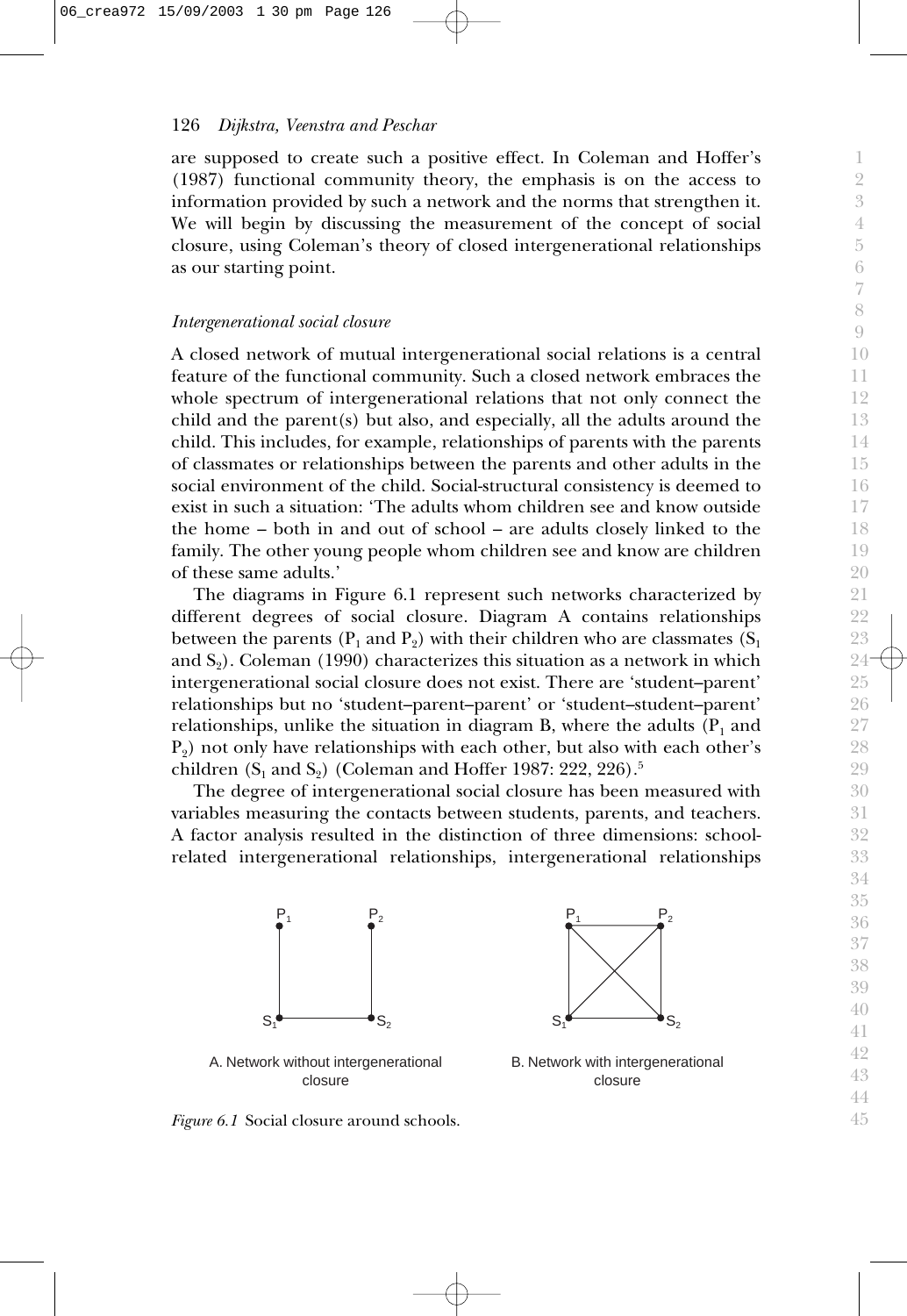#### *Social captial in education* 127

|                                                | Language | <b>Mathematics</b> | Deviant behavior |
|------------------------------------------------|----------|--------------------|------------------|
| Panel A: Social closure (according to student) |          |                    |                  |
| Student-parent-parent                          |          |                    |                  |
| relationships: school-related                  | $0.09*$  | 0.02               | $-0.02$          |
| Student-parent-parent                          |          |                    |                  |
| relationships: not school-related              | 0.01     | 0.04               | 0.03             |
| Teacher-parent relationships                   | $0.06*$  | 0.02               | $-0.02$          |
| Panel B: Social closure (according to parents) |          |                    |                  |
| Student-parent-parent                          |          |                    |                  |
| relationships: school-related                  | 0.01     | $-0.06$            | $-0.06$          |
| Student-parent-parent                          |          |                    |                  |
| relationships: not school-related              | 0.02     | 0.01               | $-0.03$          |
| Teacher-parent relationships                   | $-0.04$  | $-0.12**$          | 0.02             |

*Table 6.1* Correlation between various measures of intergenerational social closure and output measures

not necessarily linked to the school as context, and relationships between parents and teachers. Panel A in Table 6.1 shows that the average sum scores of these three intergenerational social closure measures do not or only very weakly correlate with the language and mathematics scores or the deviancy score. Various other measurements have also been tried, but these did not yield satisfactory results either.<sup>6</sup>

Besides variables relating to students, similar information was collected among the parents, for whom the degree of intergenerational closure was also measured on the basis of the contacts existing between students, parents, and teachers. As far as possible, the parent scales are identical to the student scales. Again, they concern school-related intergenerational relationships, intergenerational relationships not dependent on the school, and relationships between parents and teachers (see Appendices 1 and 2). These measures of social closure, too, hardly correlate with the language and math scores and the deviancy scale (panel B in Table 6.1). Only when parents state that they know the teachers of their children do we find a significant correlation with the math score. Incidentally, the negative relationship found here suggests a specific situation: presumably it is particularly the parents of students with math *problems* who know their children's teachers. Here, too, alternative measurements hardly led to meaningful results.7

It is remarkable, incidentally, that the social closure variables measured among students and parents correlate only slightly (Table 6.2). The way in which both parents and students view the relationship between parents and teachers in particular is correlated, as are students reporting parent–teacher relationships and parents stating they know other students and parents within the school.

Besides intergenerational contacts between parents and students or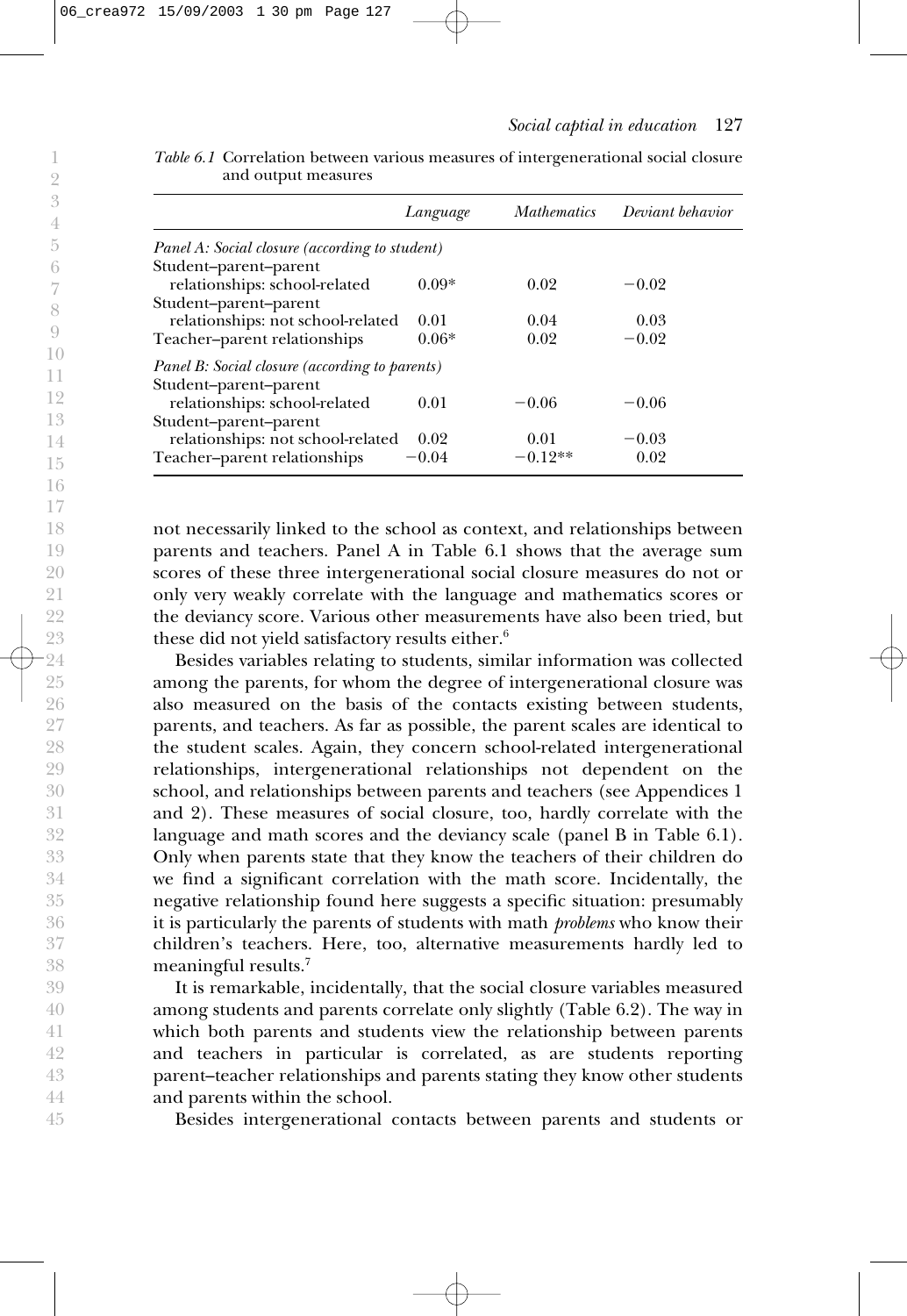| <b>Students</b> |                                                            | Parents          |         |          |  |
|-----------------|------------------------------------------------------------|------------------|---------|----------|--|
|                 |                                                            | $\left(a\right)$ | (b)     | (c)      |  |
| (a)             | Student-parent-parent<br>relationships: school-related     | 0.01             | 0.01    | 0.06     |  |
| (b)             | Student-parent-parent<br>relationships: not school-related | $-0.07*$         | 0.02    | 0.01     |  |
| (c)             | Teacher-parent relationships                               | $0.19**$         | $0.09*$ | $0.21**$ |  |

*Table 6.2* Correlation between intergenerational social closure according to different informants (students and parents)

parents and teachers, we have also measured the relationship between the students and teachers. Five items have been used for this purpose, which give an impression of the way in which students experience the relationship with their teachers. Compared to the other variables, the score on this scale is relatively strongly correlated with the dependent variables (panel A in Table 6.3). The relatively strong correlation with the deviant behavior score is particularly remarkable: students that report good relationships with their teachers are less involved in petty crime. Not only is a causal interpretation of this statistic problematic, but the question also arises whether this measure can be regarded as an unambiguous indicator of social closure. Although the items measure the extent to which there is a relationship between student and teacher, they could also simultaneously express (aspects of) the student's school experience (Appendix 3).

#### *Intra-generational social closure*

Although the theory predicts that intergenerational closure in particular will generate social capital, we are also interested in the question of whether the intensity of the contacts students have with each other may be regarded as a form of social capital. The underlying idea is similar to the reason behind the assumed relevance of intergenerational contacts. The

*Table 6.3* Correlation between social capital and output measures (1)

|                                                                                               | Language | <i>Mathematics</i> | Deviant behavior |
|-----------------------------------------------------------------------------------------------|----------|--------------------|------------------|
| Panel A: Student-teacher social closure (according to student)                                |          |                    |                  |
| Student-teacher relationship                                                                  | $0.16**$ | $0.09**$           | $-0.38**$        |
| Panel B: Intragenerational social closure 'best friends – same school' (according to student) |          |                    |                  |
| Best friends of student attend<br>the same school                                             | $0.15**$ | $0.10**$           | $-0.19**$        |
| Panel C: Church attendance by student (according to student)                                  |          |                    |                  |
| Frequency of church attendance                                                                | $0.23**$ | $0.18**$           | $-0.06$          |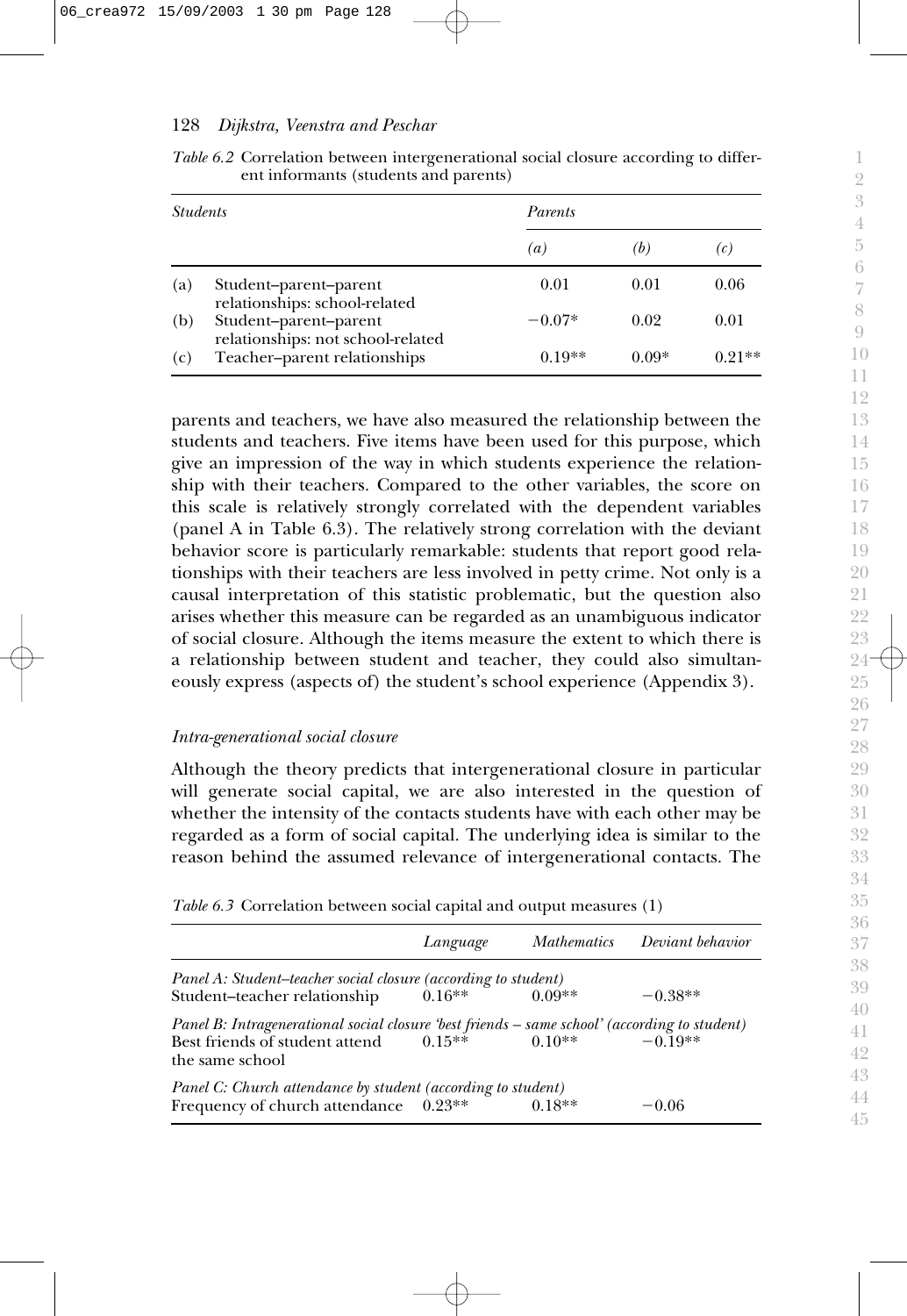#### *Social captial in education* 129

more students have relationships that tie them in with the network around the school and the more contacts they have with classmates and other students in their school, the greater the chance that there will also be intergenerational effects. In this sense, intra-generational student contacts may be seen as a condition for the existence of intergenerational closure.

The concept of intra-generational closure has been measured in various ways. First, by means of variables that give an impression of the duration and intensity of the relationships students maintain with their classmates and other students at the same school. These variables did not yield satisfactory results.8 Secondly, variables have been developed to measure the relationships of students with peers outside the school context and the degree to which the peer relationships of students in nonschool settings overlap their school-related relationships. This line of inquiry also did not yield noteworthy results.<sup>9</sup> For our analysis, we have selected the 'the best friends of the student attend the same school' variable. This variable, which has a slightly higher correlation with the dependent variables than most other measurements, expresses the degree to which the student's primary peer relationships coincide with his or her relationships in the school context. The variable shows that the more the network of friends coincides with the intra-generational network at school, the higher the language and math scores will be and the less the student's behavior will deviate from the norm (panel B in Table 6.3).

To supplement these more direct measurements that which an impression of the extent to which there is a functional community around the school, we have also measured the closure of the network in an indirect way.

Some of the variables used for this purpose measure if recent disruptions have occurred in the network, for example the family changing residence or the child moving out of the house. These variables did not have appreciable correlations with the dependent variables. Another indirect estimation of the closure of the network around the school concerns the church involvement variable selected on the basis of Coleman and Hoffer (1987). This variable, measured as the frequency of church attendance by the student, is relatively highly correlated with the output measures in comparison to the other variables (panel C in Table 6.3). However, as we have argued in more detail in Dijkstra and Veenstra (2000), church involvement lends itself to several interpretations and the overlap between the ideational dimension (religious beliefs) and the network aspect means that church involvement cannot be regarded as an unambiguous indicator of effects of social closure.

#### *Resources*

From the perspective of the distinction between social capital as 'channel' or 'content', a content approach offers a more immediate access to social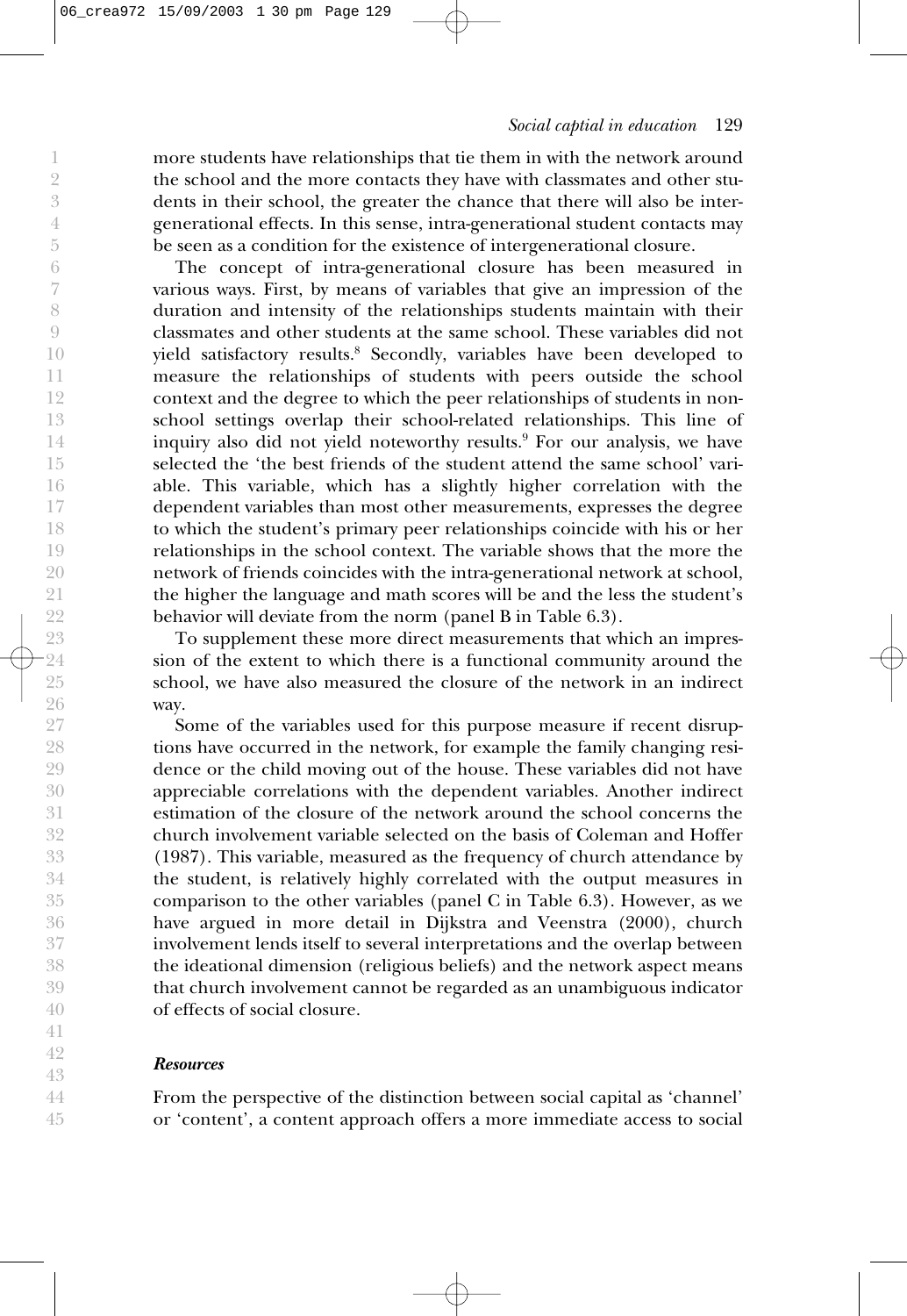resources, since the social structure (the channel) mainly fulfils a conditional function, in the sense that the resources available to individuals through relations with others presuppose the existence of such relations. However, this does not tell us anything about the nature of the resources being made available in this way. For this reason, Dijkstra and Peschar (2003) refer to a measurement of social capital in terms of the social structure as 'neutral' because, in a goal-specific measurement of social capital, the structure of social relations as such does not provide an insight into the resources available within that network. Conceptualizations of social capital that do not take the social structure but the 'content', the resources themselves, as their starting point therefore provide a more direct outlook on the mechanisms referred to by the concept of social capital. Now that we have given an overview of the measurements of the social structure approach, we will devote the second part of this section to various measurements of the resources available in the network of human relations.

The description given by Coleman and Hoffer (1987) of a functional community focuses on information and social norms facilitated by a closed network of intergenerational relationships. The relations between parents and children and between the parents and other adults from the social settings in which the child participates give parents a grip on the environment in which child rearing and schooling take place. Such a network gives access to information that concerns both school affairs and other issues in the network in which the child finds itself. Information is not only important because it provides parents with the facts they need to make the best decisions and support their child adequately, but it also gives them the opportunity to monitor events outside direct family life, thus making it easier for them to undertake corrective interventions. The latter aspect means that monitoring of the behavior of the child or others may be distinguished as a separate category in addition to the information resource.

A closed network furthermore reinforces the opportunities offered by social norms underpinned with sanctions. A functional community heightens the visibility of behavior that deviates from the norm, thus making the imposition of sanctions easier. An example is the reinforcement of reputation effects in a closed network. Although we will not discuss the value communities also distinguished by Coleman and Hoffer (1987) here (for an assessment of the value community hypothesis tested against Dutch data, see Dijkstra and Veenstra 2000), we should mention the importance of value congruence, since norms supported by effective sanctions presuppose shared moral values expressed in social norms. The positive effects attributed to closed intergenerational relations are therefore based on the (often implicit) assumption that there exists a certain degree of value congruence and, moreover, that these values support schooling and child rearing.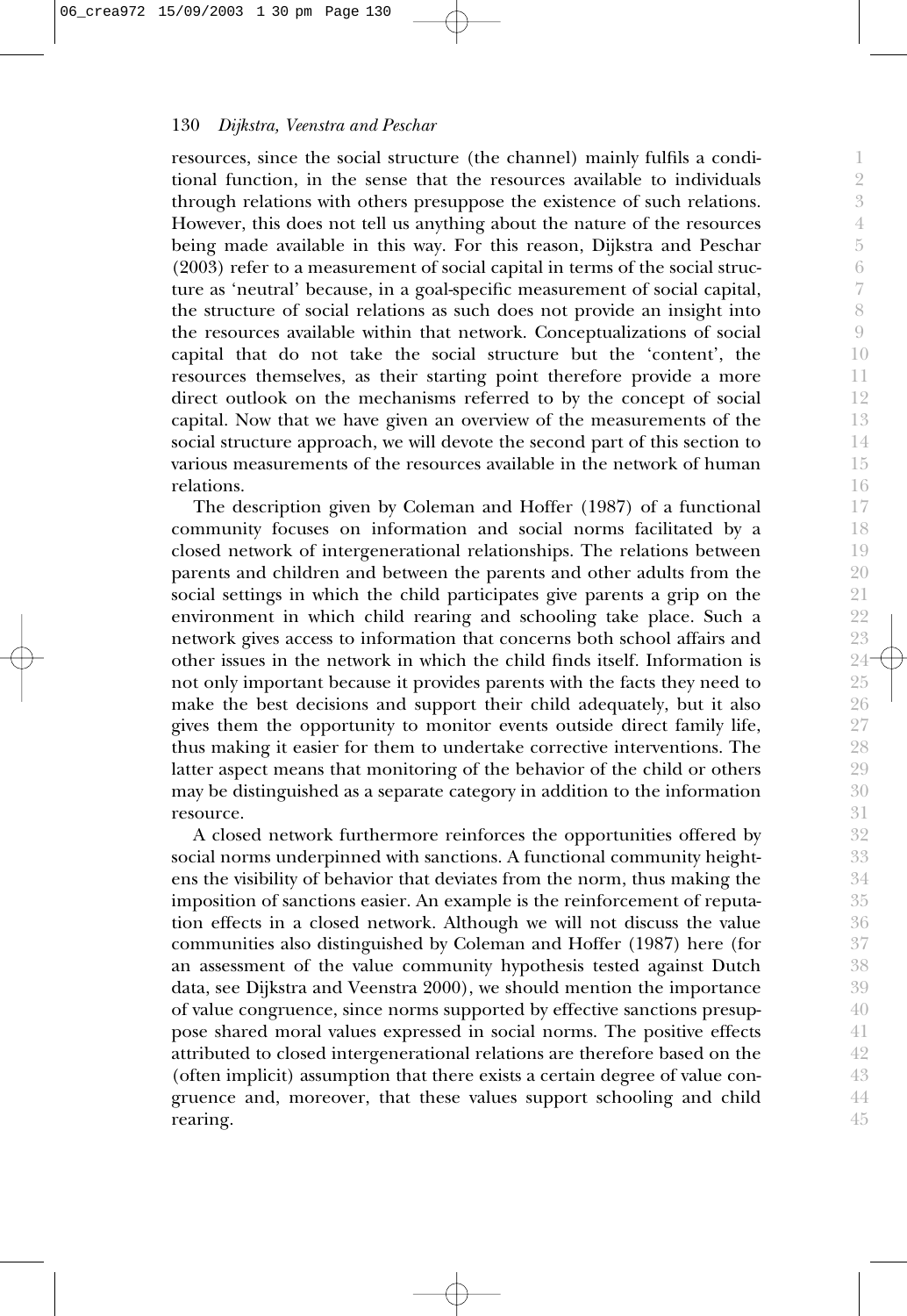#### *Social captial in education* 131

To sum up, for the further conceptualization of types of social capital we have paid attention to resources in the form of monitoring, information, value congruence, and sanctions.

#### *Monitoring*

Social capital – regarded as the ability to monitor children outside direct family life – was measured with variables in which students were asked to indicate the chance that parents would still find out about their behavior even if they had not told them. However, this scale, which included events that could occur in or around the school (e.g. truancy), proved virtually uncorrelated with the dependent variables.<sup>10</sup> Parents were presented with similar variables. The scale based on these variables hardly appeared to correlate with educational achievement and deviant behavior either.

#### *Information*

The measurement of the extent to which students have access to information focused on being familiar with the background characteristics of families of classmates and the extent to which classmates know the family life of the student. In our data set these variables and scales do not correlate at all or only weakly with the dependent variables. Similar parent variables do not yield significant results either. $^{11}$ 

Besides this measurement of information available to students and parents about background characteristics of classmates and schoolmates, we have also measured to what extent parents possess school-related information. We have used several variables for this purpose, which provide an insight into the number of times parents talk to parents of classmates of their child about subjects such as other classmates or their children's teachers (Appendix 4). Again, however, the scale based on these items does not correlate significantly with the language and math scores (panel A in Table 6.4), although there is a significant, albeit weak,

|  |  |  | <i>Table 6.4</i> Correlation between social capital and output measures (2) |  |
|--|--|--|-----------------------------------------------------------------------------|--|
|--|--|--|-----------------------------------------------------------------------------|--|

|                                                                                                                  | Language | <i>Mathematics</i> | Deviant behavior |
|------------------------------------------------------------------------------------------------------------------|----------|--------------------|------------------|
| Panel A: School-related information (according to parents)<br>Parents talk about school-related 0.01<br>subjects |          | $-0.02$            | $-0.10**$        |
| Panel B: Value congruence (according to parents)<br>Presumed correspondence<br>between opinions of parents       | $0.09**$ | 0.04               | $-0.01$          |
| Panel C: Effective norms (according to student)<br>Effective norms                                               | $0.11**$ | 0.04               | $-0.09**$        |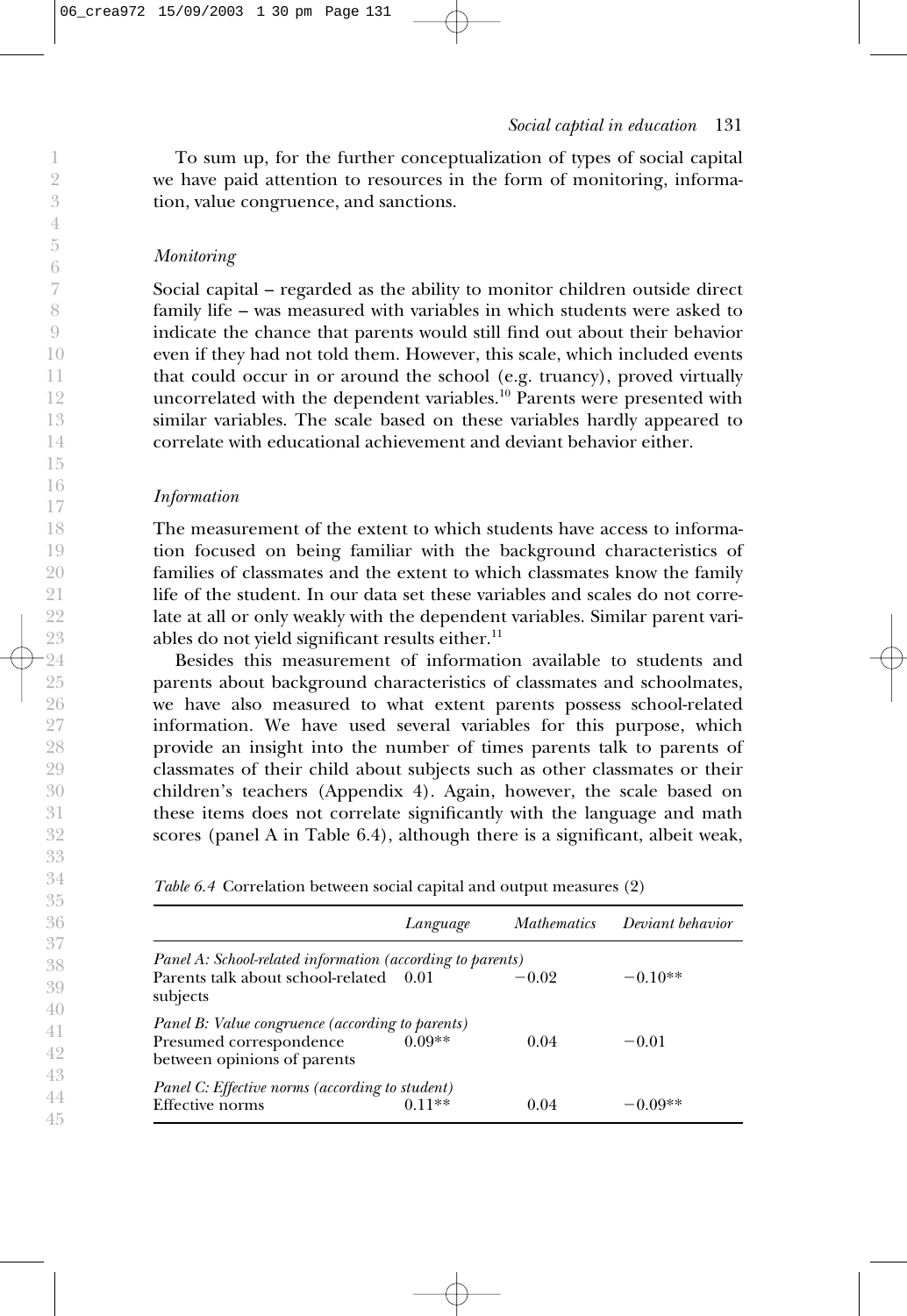correlation with the deviancy variable. This correlation is negative: children of parents who indicate that they talk more often with other parents about subjects related to the school setting are less involved in petty crime. For both achievement measures, however, the findings deviate from what we would expect. A positive effect on educational achievement would have seemed likely, based on the assumption that a closed social network provides access to information that gives parents an adequate picture of the situation at school and of their child. Thus the chance of timely and effective interventions aimed at the child or the school would have increased, for example in case of learning difficulties or behavioral problems.

#### *Value congruence and social norms*

From the perspective of the functional community theory, social capital in the form of norms supported by sanctions is also one of the resources that lead to a context supportive of achievement. Norms that are beneficial to the school and to educational achievement and which are not limited to the family – or the school – but are reinforced within the social setting in which the school operates make it easier for the school to realize its goals. To achieve this, there should at least exist a situation in which the various roles in the school are not open to debate and in which the goals of the school are endorsed by the system of norms operating elsewhere in the social spheres in which students live. Schools operating in such a context are better off than schools that are standing alone when it comes to upholding the norms or are confronted with parents who thwart the school's system of norms. Against this background, we have included both the effectiveness of norms and their presumed congruence with underlying values in the conceptualization of social capital.

The 'value congruence' social resource has been measured in items that give an insight into the extent to which parents believe that they share more or less the same ideas about various ideational subjects with other parents. The scale based on these items does not or only weakly correlates with the dependent variables; only the correlation with the language score crosses the significance threshold (panel B in Table 6.4 and Appendix 5). A similar scale focusing on the extent to which parents believe that they and the teachers share more or less the same opinions was hardly informative either.<sup>12</sup>

The measurement of value congruence among students focuses on values concerning the relevance that students attribute to education and the school. This has been encapsulated in a student scale measuring the relevance attributed by friends of the student to their commitment to school and their school career in the longer term. With the exception of the petty crime measure, the scale congruent education-supportive norms does not yield significant correlations. Students who are more frequently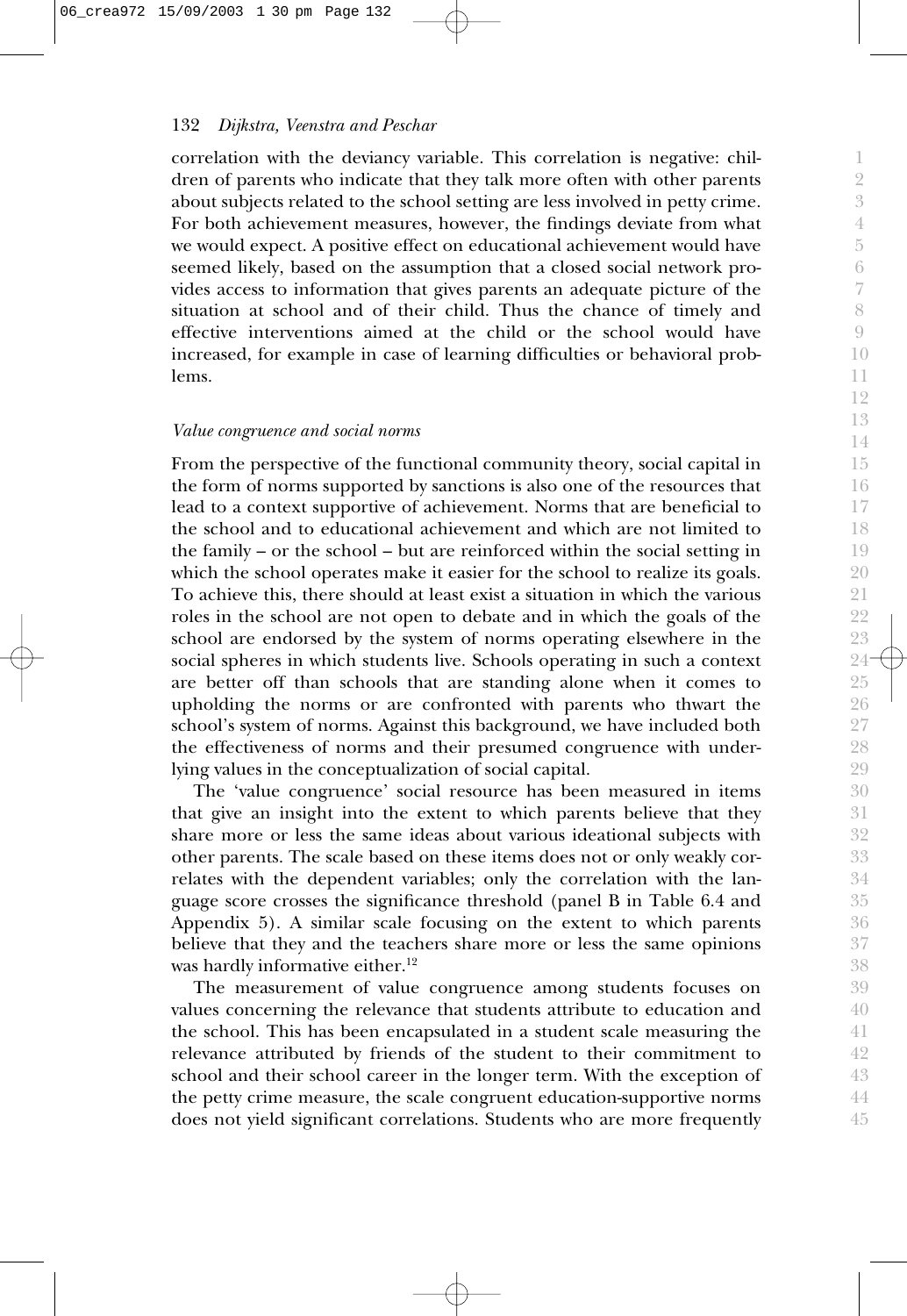#### *Social captial in education* 133

involved in petty crime state more often that they have friends who believe school and education are less important  $(r = -0.14**)$ , see note 2). Here, the social resource of congruent norms seems to take on a negative guise, at least where deviant behavior is concerned.

We subsequently included norms in our exploration too. The parent items that give an impression of the extent to which they endorse the system of norms and the way it is upheld do not correlate with the dependent variables.13 The norm congruence of the students was also measured. The variables developed for this purpose show varying results. In most cases, the correlations found here are also weak or lacking.14 The relatively strongest effects have been found for the variable measuring if a student believes classmates will treat him or her differently if he or she breaks the rules in class. This form of social capital – the presence of effective norms – does correlate in the expected direction, although weakly, with the language achievement score (positive) and deviant behavior (negative) (panel C in Table 6.4).

#### *Preliminary conclusions*

Now that we have come to the end of this first, general, exploration of the empirical relationship between some outcome measures and diverse indicators of social capital, the preliminary picture is – at best – one of modest correlations. No significant correlations have been found for many variables and scales, and where effects do occur, they are almost always small. This conclusion applies to both the channel concepts of social capital (the characteristics of the social structure) and the content line (in which resources as such take up a central position). It must be pointed out, however, that if it is true that a functional community only exists to a limited extent, low scores are also to be expected on the social resource concept.

Before drawing any further conclusions from this picture, which has only been composed from bivariate relationships, we will continue our analysis and examine the effects after including other factors that influence educational output. We will do so for those concepts of social capital that exhibit some correlation with the output measures used in our preliminary exploration. This concerns ten variables. Six of these relate to social-structure measures: church-attendance frequency of students, best friends at the same school, intergenerational social closure according to students and according to parents, and student–teacher relationships. The three other variables concern social resources: information parents have about the school, value congruence among parents, and effective norms within classes.

43 44 45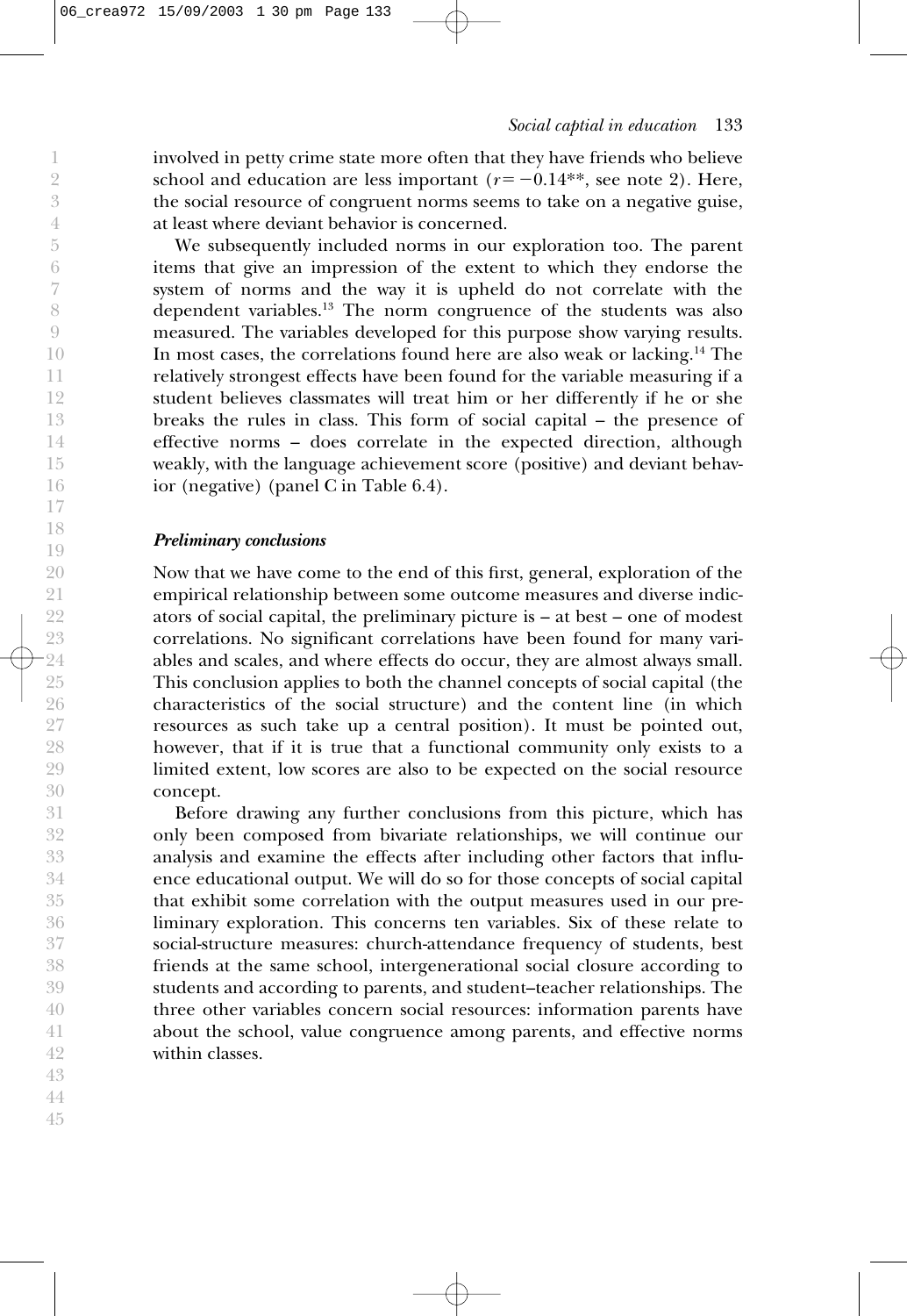# **The explanation of educational returns of social capital**

Data were analyzed with a multilevel or hierarchical linear model. Multilevel analysis has various advantages over analyses at one level, such as a regression analysis with aggregated or disaggregated data (Bryk and Raudenbush 1992, Goldstein 1995, Snijders and Bosker 1999). By taking into account the hierarchy of data (students within classes within schools), the results are more accurate and may be interpreted easier than the results from an analysis at one level (e.g. only the lowest level).

Panel A in Table 6.5 shows the regression coefficients for the analyses on language achievement, panel B for mathematics achievement, and panel C for deviant behavior. Table 6.6 provides information about the variance components and the values of the deviance.<sup>15</sup>

First, we consider the effects of the structural characteristics on the language, mathematics, and deviant behavior. Gender has a significant  $(p<0.001$ , one-sided) effect on all outcomes. Girls achieved better in language, whereas boys were better in mathematics. Boys also had a higher level (0.4SD) of deviant behavior than girls. Taking the other structural characteristics into account, ethnic-minority students achieved one-fifth standard deviation below ethnic-majority students on mathematics. Their level of deviant behavior was one-fifth standard deviation above ethnicmajority students. There was no significant effect of ethnicity on language achievement. Finally, school 'track' has an effect on both language and mathematics achievement. The language and mathematics achievement is the lowest in the vocational track (VBO), and the highest in the preacademic track (VWO). The simultaneous effect of the school track (see also Veenstra 1999), with six degrees of freedom, is significant for language (the decrease of deviance is 29.2) and mathematics (the decrease of deviance is 70.2) and not significant for deviant behavior (the decrease of deviance is 12.0).

The next column in all three panels A, B, and C shows the results after including the social capital characteristics. The simultaneous effect of the social capital characteristics on mathematics is not significant (the decrease in deviance is 11.0 with ten degrees of freedom, see Table 6.6). Five social capital characteristics have an effect on language achievement or deviant behavior. The student–teacher relationship even has an effect on both. Students who are positive about their relation with the teachers achieve better on language and their behavior is less deviant. The effect on deviant behavior is pretty strong ( $\beta = -0.208$ ). Students whose friends attend their school also have less deviant behavior ( $\beta = -0.051$ ). Church attendance (an indicator of intergenerational closure) and value congruence and effective class norms (both indicators of social resources) have positive effects on language achievement.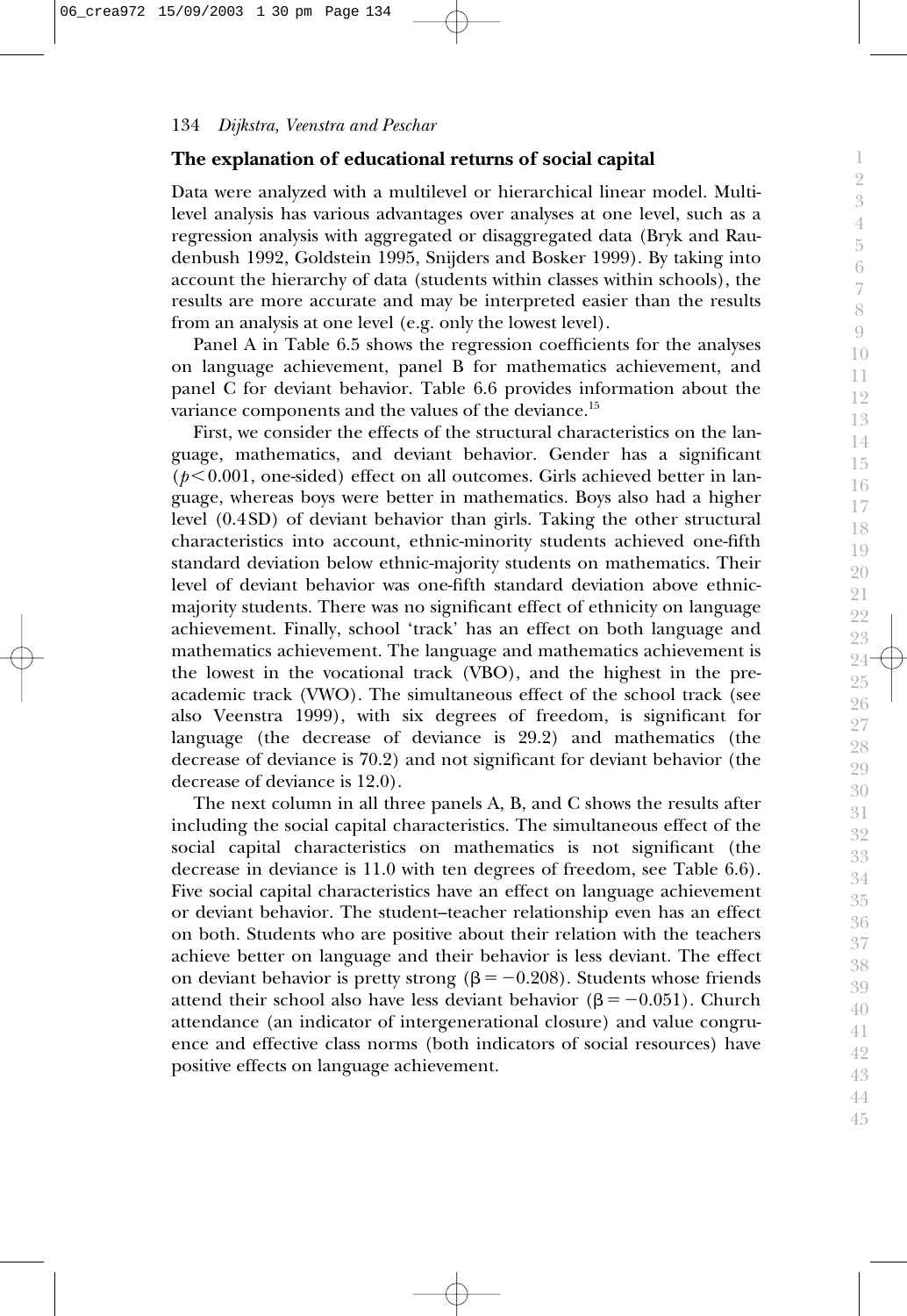| Panel A: Language achievement ( $N=1,220$ )<br>Structural characteristics |       |                                         |       |                     |  |
|---------------------------------------------------------------------------|-------|-----------------------------------------|-------|---------------------|--|
| Ethnicity $(1 = \text{ethnic minority})$                                  |       | $-0.040(0.071)$                         |       | $-0.064(0.072)$     |  |
| Gender $(1 = \text{female})$                                              |       | $0.161(0.046)$ ***                      |       | $0.152(0.046)$ ***  |  |
| School track (reference: MAVO)                                            |       |                                         |       |                     |  |
| VBO (lowest track)                                                        |       | $-0.609(0.236)$                         |       | $-0.611(0.235)$     |  |
|                                                                           |       |                                         |       |                     |  |
| VBO/MAVO                                                                  |       | $-0.178(0.375)$                         |       | $-0.180(0.373)$     |  |
| MAVO/HAVO                                                                 |       | $0.581(0.312)$ ***                      |       | $0.628(0.311)$ ***  |  |
| <b>HAVO</b>                                                               |       | 0.432(0.161)                            |       | 0.410(0.162)        |  |
| HAVO/VWO                                                                  |       | 0.815(0.261)                            |       | 0.743(0.261)        |  |
| VWO (highest track)                                                       |       | 0.952(0.160)                            |       | 0.885(0.161)        |  |
| Social capital                                                            |       |                                         |       |                     |  |
| Intragenerational closure:                                                |       |                                         |       | 0.025(0.023)        |  |
| Friends at same school (according to                                      |       |                                         |       |                     |  |
| student)                                                                  |       |                                         |       |                     |  |
| Intergenerational closure:                                                |       |                                         |       |                     |  |
| Church attendance (student)                                               |       |                                         |       | $0.057(0.029)*$     |  |
| Student-teacher relationships (student)                                   |       |                                         |       | $0.087~(0.023)$ *** |  |
| Teacher-parent relationships (student)                                    |       |                                         |       | 0.020(0.029)        |  |
| Student-parent-parent relationships,                                      |       |                                         |       | $-0.042(0.029)$     |  |
| school-related (student)                                                  |       |                                         |       |                     |  |
| Teacher-parent relationships (parent)                                     |       |                                         |       | 0.032(0.026)        |  |
| Student-parent-parent relationships,                                      |       |                                         |       | $-0.027(0.027)$     |  |
| school-related (parent)                                                   |       |                                         |       |                     |  |
| Social resources:                                                         |       |                                         |       |                     |  |
| Access school-related information                                         |       |                                         |       | $-0.008(0.024)$     |  |
| (parent)                                                                  |       |                                         |       |                     |  |
| Value congruence (parent)                                                 |       |                                         |       | $0.044~(0.024)*$    |  |
| Effective class norms (student)                                           |       |                                         |       | $0.067(0.022)$ **   |  |
| Constant                                                                  |       | $-0.451(0.123)$                         |       | $-0.414(0.124)$     |  |
| Explained variance                                                        |       |                                         |       |                     |  |
| - student level                                                           | 24.5% |                                         | 27.0% |                     |  |
| – class level                                                             | 54.6% |                                         | 54.9% |                     |  |
| – school level                                                            | 53.8% |                                         | 54.3% |                     |  |
|                                                                           |       |                                         |       |                     |  |
| Panel B Mathematics achievement $(N=1,217)$                               |       |                                         |       |                     |  |
| Structural characteristics                                                |       |                                         |       |                     |  |
| Ethnicity $(1 = \text{ethnic minority})$                                  |       | $-0.181(0.067)$ *** $-0.182(0.067)$ *** |       |                     |  |
| Gender $(1 = \text{female})$                                              |       | $-0.222(0.042)$ ***                     |       | $-0.225(0.043)$ *** |  |
| School track (reference: MAVO)                                            |       |                                         |       |                     |  |
| VBO (lowest track)                                                        |       | $-0.339(0.186)$                         |       | $-0.348(0.190)$     |  |
| VBO/MAVO                                                                  |       | $-0.168(0.279)$                         |       | $-0.183(0.285)$     |  |
| MAVO/HAVO                                                                 |       | $0.304~(0.280)$ ***                     |       | $0.321(0.281)$ ***  |  |
| <b>HAVO</b>                                                               |       | 0.693(0.138)                            |       | 0.675(0.141)        |  |
| HAVO/VWO                                                                  |       | 0.497(0.233)                            |       | 0.453(0.236)        |  |
| VWO (highest track)                                                       |       | 1.445(0.134)                            |       | 1.408(0.138)        |  |
| Social capital                                                            |       |                                         |       |                     |  |
| Intragenerational closure:                                                |       |                                         |       |                     |  |
| Friends at same school (according to                                      |       | $-0.010(0.022)$                         |       |                     |  |
| student)                                                                  |       |                                         |       |                     |  |
| Intergenerational closure:                                                |       |                                         |       |                     |  |
| Church attendance (student)                                               |       |                                         |       | 0.043(0.027)        |  |
| Student-teacher relationship (student)                                    |       |                                         |       | $0.038(0.021)*$     |  |
| Teacher-parent relationships (student)                                    |       |                                         |       | $-0.014(0.027)$     |  |
|                                                                           |       |                                         |       |                     |  |

*Table 6.5* Multilevel analyses of social capital and educational output (coefficient, s.e. in parentheses)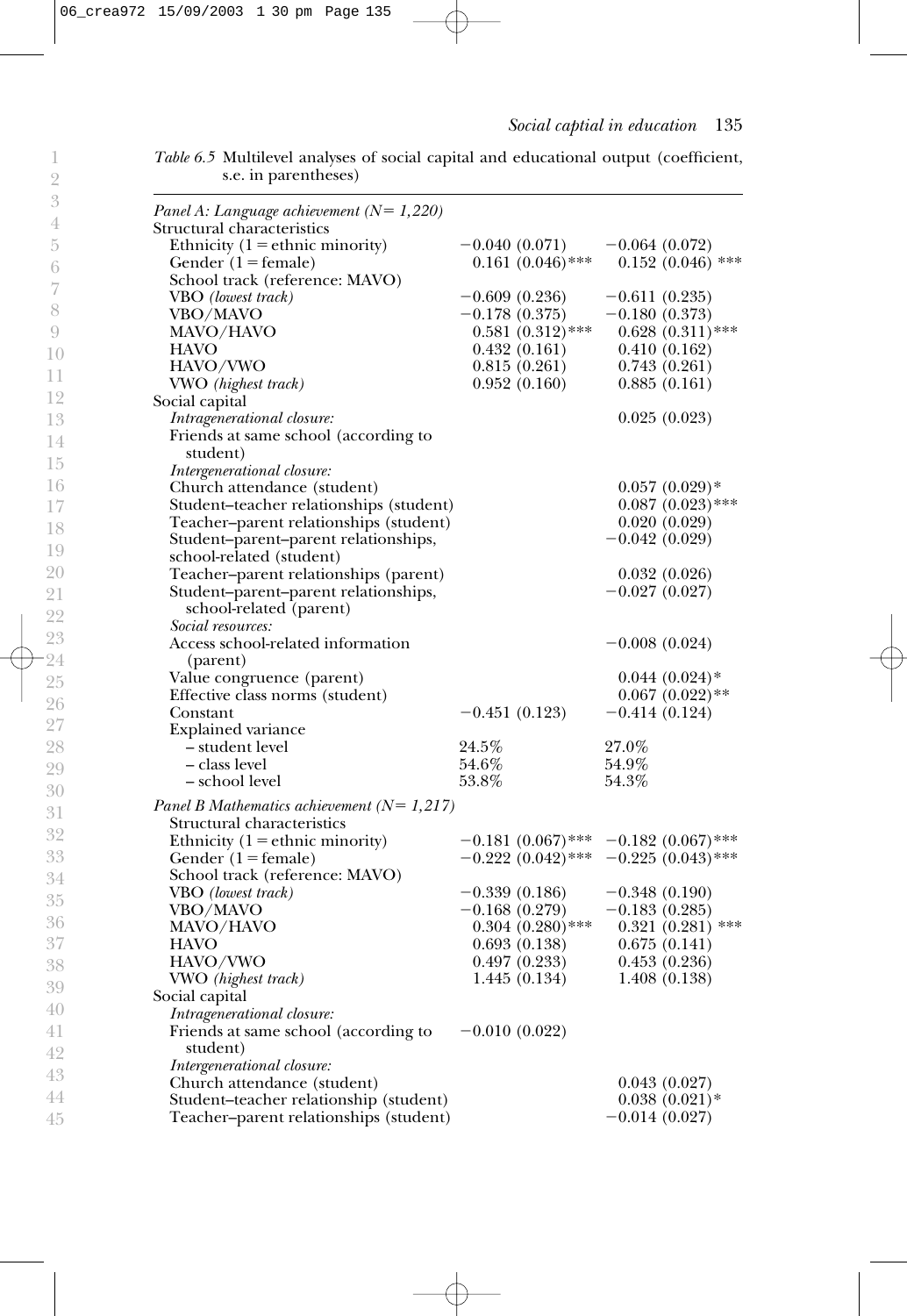*Table 6.5* Continued

| Student–parent–parent relationships,                              |                     | $-0.009(0.027)$     |
|-------------------------------------------------------------------|---------------------|---------------------|
| school-related (student)<br>Teacher-parent relationships (parent) |                     | $0.045(0.024)$ *    |
| Student-parent-parent relationships,<br>school-related (parent)   |                     | $-0.010(0.025)$     |
| Social resources:<br>Access school-related information            |                     | $-0.009(0.023)$     |
| (parent)<br>Value congruence (parent)                             |                     | 0.014(0.023)        |
| Effective class norms (student)                                   |                     | $-0.009(0.021)$     |
| Constant                                                          | $-0.459(0.100)$     | $-0.438(0.103)$     |
| <b>Explained</b> variance                                         |                     |                     |
| student level                                                     | $41.1\%$            | 41.4%               |
| class level                                                       | 74.6%               | $74.5\%$            |
| school level                                                      | 85.5%               | 84.4%               |
| Panel C: Deviant behavior (petty crime) $(N=1,098)$               |                     |                     |
| Structural characteristics                                        |                     |                     |
| Ethnicity $(1 = \text{ethnic minority})$                          | $0.196(0.102)$ *    | $0.210(0.100)*$     |
| Gender $(1 = \text{female})$                                      | $-0.399(0.059)$ *** | $-0.344(0.059)$ *** |
| School track (reference: MAVO)                                    |                     |                     |
| VBO (lowest track)                                                | $-0.124(0.181)$     | $-0.065(0.168)$     |
| VBO/MAVO                                                          | 0.017(0.276)        | $-0.090(0.253)$     |
| MAVO/HAVO                                                         | 0.087(0.195)        | $-0.018(0.187)$     |
| <b>HAVO</b>                                                       | $-0.023(0.101)$     | $-0.008(0.097)$     |
| HAVO/VWO                                                          | $-0.012(0.159)$     | 0.032(0.153)        |
| VWO (highest track)                                               | $-0.266(0.102)$     | $-0.199(0.099)$     |
| Social capital                                                    |                     |                     |
| Intragenerational closure:                                        |                     |                     |
| Friends at same school (according to                              |                     | $-0.051(0.030)*$    |
| student)                                                          |                     |                     |
| Intergenerational closure:                                        |                     |                     |
| Church attendance (student)                                       |                     | 0.026(0.034)        |
| Student-teacher relationship (student)                            |                     | $-0.208(0.028)$ *** |
| Teacher-parent relationships (student)                            |                     | 0.055(0.037)        |
| Student-parent-parent relationships,<br>school-related (student)  |                     | $-0.021(0.037)$     |
| Teacher-parent relationships (parent)                             |                     | 0.005(0.033)        |
| Student-parent-parent relationships,<br>school-related (parent)   |                     | 0.035(0.034)        |
| <i>Social resources:</i>                                          |                     |                     |
| Access school-related information<br>(parent)                     |                     | 0.030(0.031)        |
| Value congruence (parent)                                         |                     | 0.024(0.031)        |
| Effective class norms (student)                                   |                     | $-0.033(0.028)$     |
| Constant                                                          | 0.292(0.086)        | 0.241(0.083)        |
| Explained variance                                                |                     |                     |
| student level                                                     | $5.6\%$             | 11.4%               |
| class level                                                       | 14.7%               | 27.5%               |
| school level                                                      | 14.4%               | 32.6%               |

Notes

\*:  $p > 0.05$ .<br>\*\*:  $p > 0.01$ .

\*\*:  $p > 0.01$ .

\*\*\*:  $p > 0.001$ .

43 44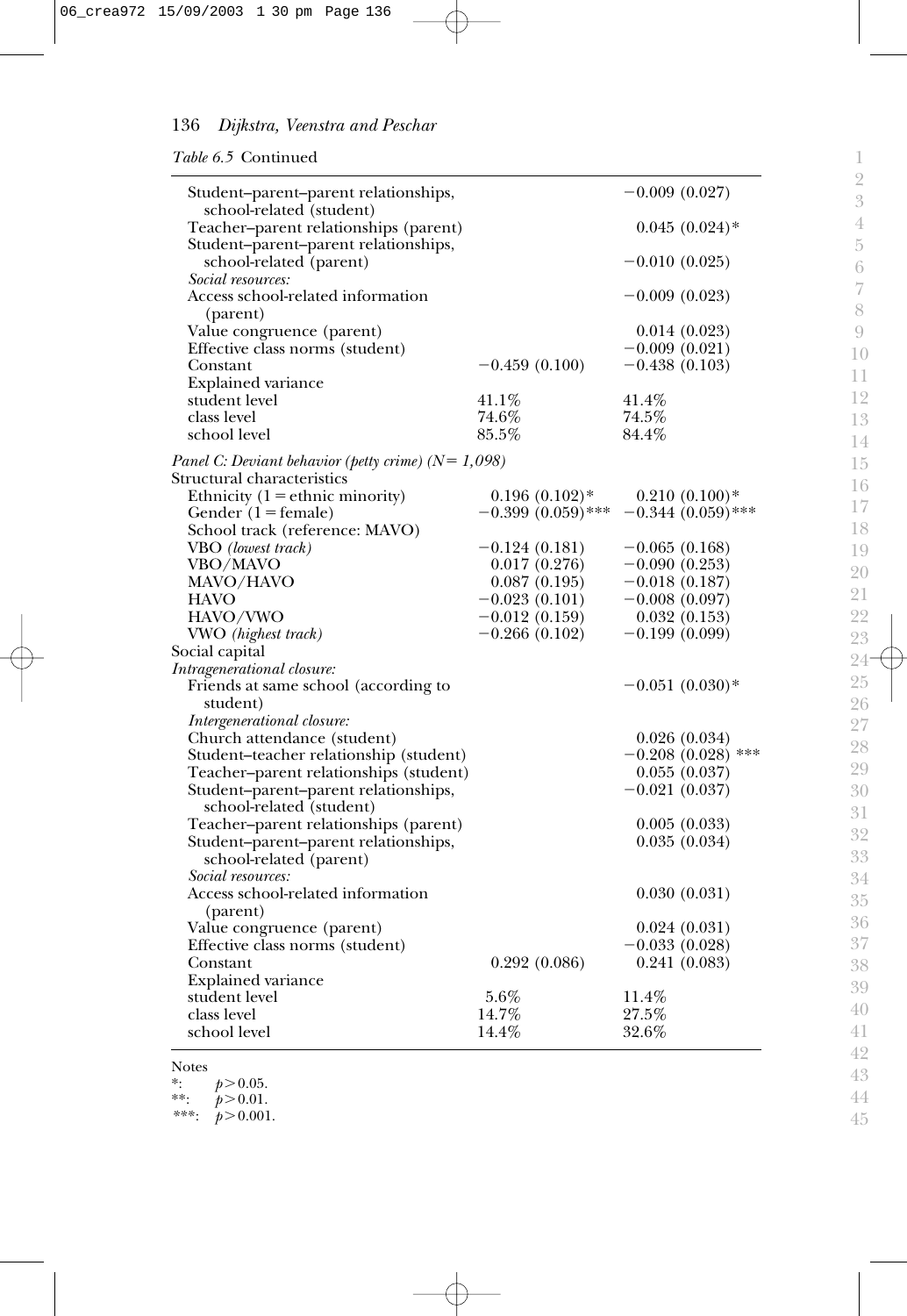#### *Social captial in education* 137

|                                     | <i><u><b>Student</b></u></i>                 | Class                                        | <b>School</b>                                | Deviance                      | Δ     |
|-------------------------------------|----------------------------------------------|----------------------------------------------|----------------------------------------------|-------------------------------|-------|
| Empty model Par. (S.E.)             |                                              | Par. $(S.E.)$                                | Par. $(S.E.)$                                |                               |       |
| Dutch<br>Mathematics<br>Petty crime | 0.582(0.024)<br>0.500(0.021)<br>0.957(0.042) | 0.256(0.067)<br>0.277(0.072)<br>0.006(0.013) | 0.137(0.079)<br>0.235(0.110)<br>0.036(0.019) | 2,951.9<br>2,790.1<br>3,095.8 |       |
|                                     | Structural characteristics $(df=8)$          |                                              |                                              |                               |       |
| Dutch                               | 0.573(0.024)<br>p < 0.001                    | 0.098(0.030)                                 | 0.065(0.036)                                 | 2,879.3                       | 72.6  |
| Mathematics                         | 0.484(0.020)<br>p < 0.001                    | 0.107(0.031)                                 | 0.005(0.020)                                 | 2,672.1                       | 118.0 |
| Petty crime                         | 0.912(0.039)<br>p < 0.001                    | 0.000(0.000)                                 | 0.031(0.015)                                 | 3,035.7                       | 6.1   |
| Social capital $(df=10)$            |                                              |                                              |                                              |                               |       |
| Dutch                               | 0.549(0.023)<br>p < 0.001                    | 0.099(0.030)                                 | 0.064(0.036)                                 | 2,827.1                       | 52.1  |
| Mathematics                         | 0.480(0.020)<br>n.s.                         | 0.103(0.030)                                 | 0.010(0.021)                                 | 2,661.1                       | 11.0  |
| Petty crime                         | 0.863(0.037)<br>p < 0.001                    | 0.000(0.000)                                 | 0.022(0.012)                                 | 2,969.1                       | 66.6  |

#### *Table 6.6* Multilevel analysis: variance components and model fit

#### *Variance components and model fit*

In Table 6.6 we compare the variance components and the model fit of the different models. First, we present the empty model. In this model the variance components are for language achievement 0.582, 0.256, and 0.137, at the individual, class and school level respectively. The intra-class correlation coefficient for differences between classes and schools is  $(0.256 + 0.137)/(0.582 + 0.256 + 0.137) = 0.40$ . For mathematics, the intra-class correlation coefficient is 0.51, and for deviant behavior it is 0.04.

In the next model we have added the structural characteristics. These characteristics explain variance at the individual, class, and school level: 25, 55, and 54 percent for language achievement; 41, 75, and 86 percent for mathematics; 6, 15, and 14 percent for deviant behavior. The calculation of the explained variance (Snijders and Bosker 1999, Veenstra 1999) for language achievement is at the *individual level*:  $1 - (0.579 + 0.098 + 0.065) / (0.582 + 0.256 + 0.137) = 0.25$ . At the *class level* the formula is (the representative number of students is 20):  $1 - (0.579/20 + 0.098 + 0.065) / (0.582/20 + 0.256 + 0.137) = 0.55$  and at the *school level* the equation is (the representative number of classes is 3 and students is 20):  $1 - (0.579/60 + 0.098/3 + 0.065)/(0.582/60 + 0.256/$  $3 + 0.137$ ) = 0.54. Taking the social capital characteristics into account,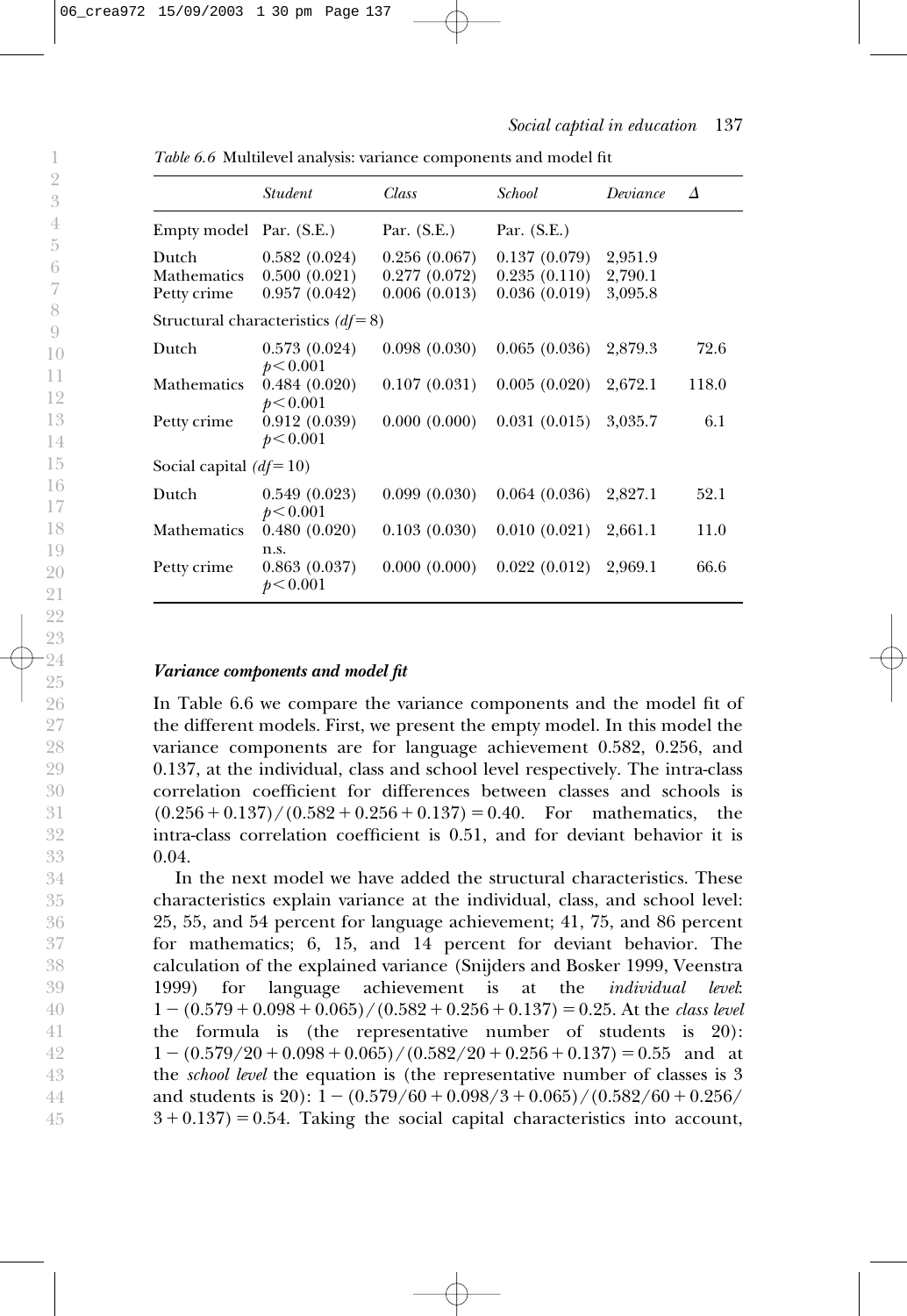the explained variance increases at the individual level for language achievement with 2.5 percent and for deviant behavior with 5.8 percent.

#### **Conclusion and discussion**

When we look at the results of the analyses presented here, the general picture seems to be that social resources have little substantial effect on educational output. More precisely formulated, our analyses have led to the conclusion that social capital, measured with various measurements of concepts of social capital from the functional community tradition, has no effect on language and math achievement in many cases, and only a weak effect in some cases. The strongest effects have been found for deviant behavior (petty crime), an indicator of the social benefits of education.

The analyses were carried out in two phases. Using bivariate correlations, in the exploratory phase, the relations between a series of measurements of social capital and the three effect measures were determined. We paid attention to conceptualizations of social capital based on both the characteristics of the social structure and various forms of social resources residing in the social structure. Besides weak correlations with some types of resources, some social closure measures in particular appear to correlate with the dependent variables. However, for many variables and scales no, or hardly any, relationships were found.

In the second part, the effects of social capital measures that did exhibit at least some relationship with the output measures were estimated again, now with the help of multilevel modeling. After controlling for various structural characteristics of students (gender, ethnicity, school track) the models for some forms of social capital show effects: two intergenerational social closure variables particularly seem to matter. All outcomes are significantly related to one form of social closure: a closer student–teacher relationship goes with higher scores on the language and mathematics tests and with a lower score on deviant behavior. Deviant behavior is also significantly related to a measure of intra-generational closure: students whose best friends attend their school commit fewer petty crimes. Language achievement furthermore varies with two social resource measures: parental value congruence and effective norms for students.

Although some support has thus been found for the presumed contribution of social resources, the results are disappointing. The strength of the effects is small and for most variables no significant effects whatsoever have been found. Moreover, our results show that the least support has been found for the core of the functional community hypothesis, namely that especially a closed network around the school will lead to positive effects. The effects of social capital indicators that ultimately remain mainly concern school-related relationships. By contrast, a tight-knit parent network does not seem to make any difference.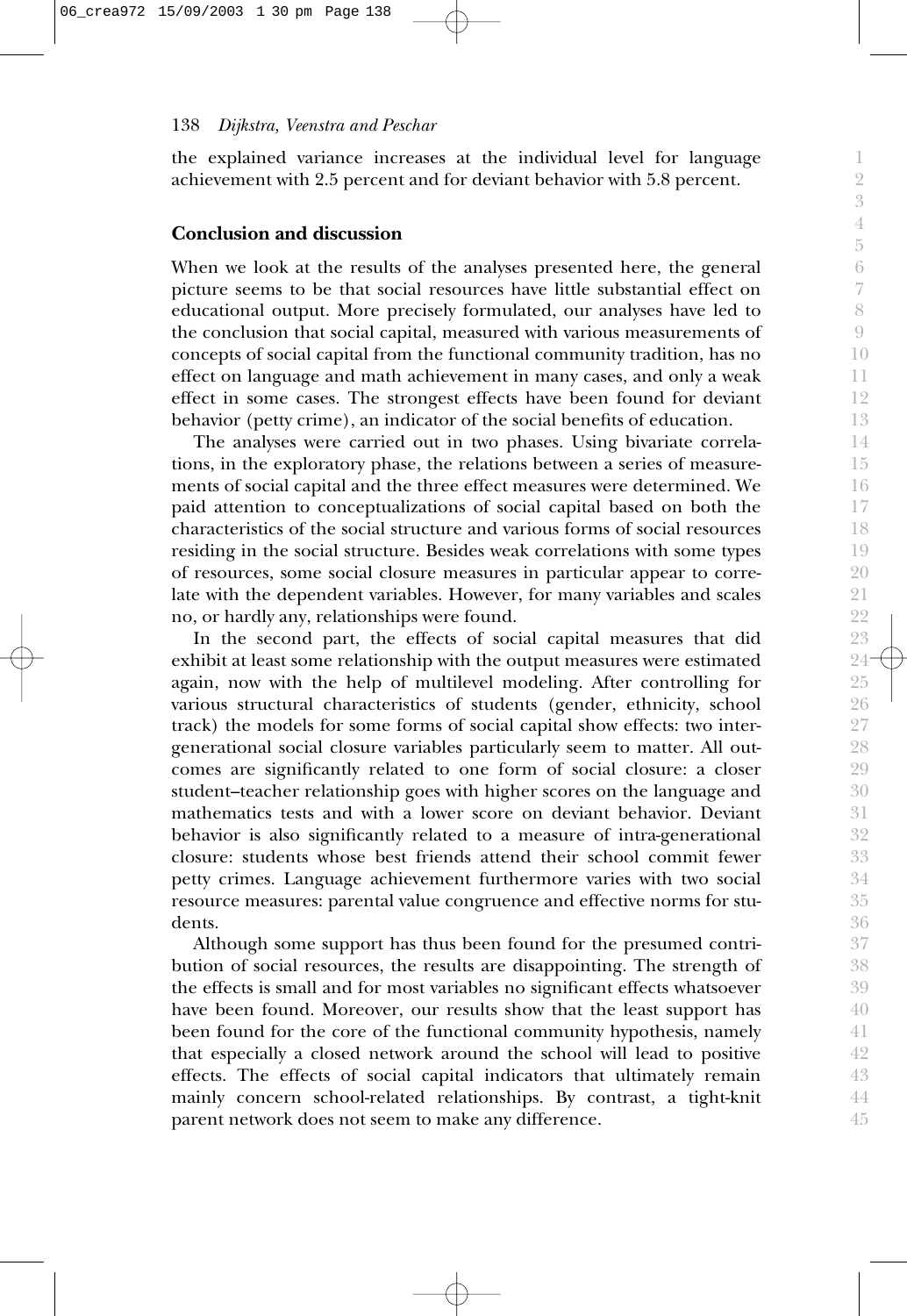#### *Social captial in education* 139

Having said this, we should make several comments about these conclusions. One of these is that a function-specific definition of social capital implies that the extent to which effects may be found, depends on the type of results investigated. Social benefits, for example less frequent deviant behavior, are then a relevant indicator. However, it must be said that general output measures such as language and math achievement only present a limited picture when it comes to drawing conclusions about the contribution of social resources to educational achievement. Perhaps more specific risk variables, for example school dropout or repetition of a grade, are more sensitive to effects of social capital. This would correspond with the assumption made by Coleman and Hoffer (1987) and is supported by earlier research among secondary school students in the Netherlands *(*cf*.* Bosker, Dijkstra and Peschar 1995).

These remarks also have a wider relevance. In educational settings, social capital in the form of social closure seems particularly relevant to the reinforcement of mechanisms related to motivation, discipline, and interventions aimed at making an effort at school. These are important mechanisms, but a successful school career also depends on other resources. Morgan and Sørensen (1999), for example, make a distinction between 'norm-enforcing schools', in which social closure supports child monitoring and the upholding of norms, and 'horizon-expanding schools' where most of the parents' social ties exist outside the community around the school and provide access to resources in the wider community. Optimum transitions during the school career, for example when transferring to other forms of education or selecting graduation subjects, are an important part of successful participation in education, but these would perhaps benefit more from information obtained from a wider social context. Such effects have not been included in our analyses. Thus, if we are to improve our insight into the contribution of social capital to educational output, research encompassing a wide range of success measures is important. A logical following step is to explore whether actual networks of relationships between parents and students appear and how these influence educational outcomes, both in terms of achievement and wider social outcomes. In this perspective it may also be relevant to investigate the mechanisms behind the firmly established empirical relationship between the occupational level of the parents' best friends and educational outcomes of students. It is still unknown whether this link can be interpreted in terms of social capital (see for instance De Graaf 1987).

In the meantime, however, our analyses show that with respect to the concept of a functional community, other avenues of research should probably be looked into if substantial contributions of social closure are to be measured.

43 44 45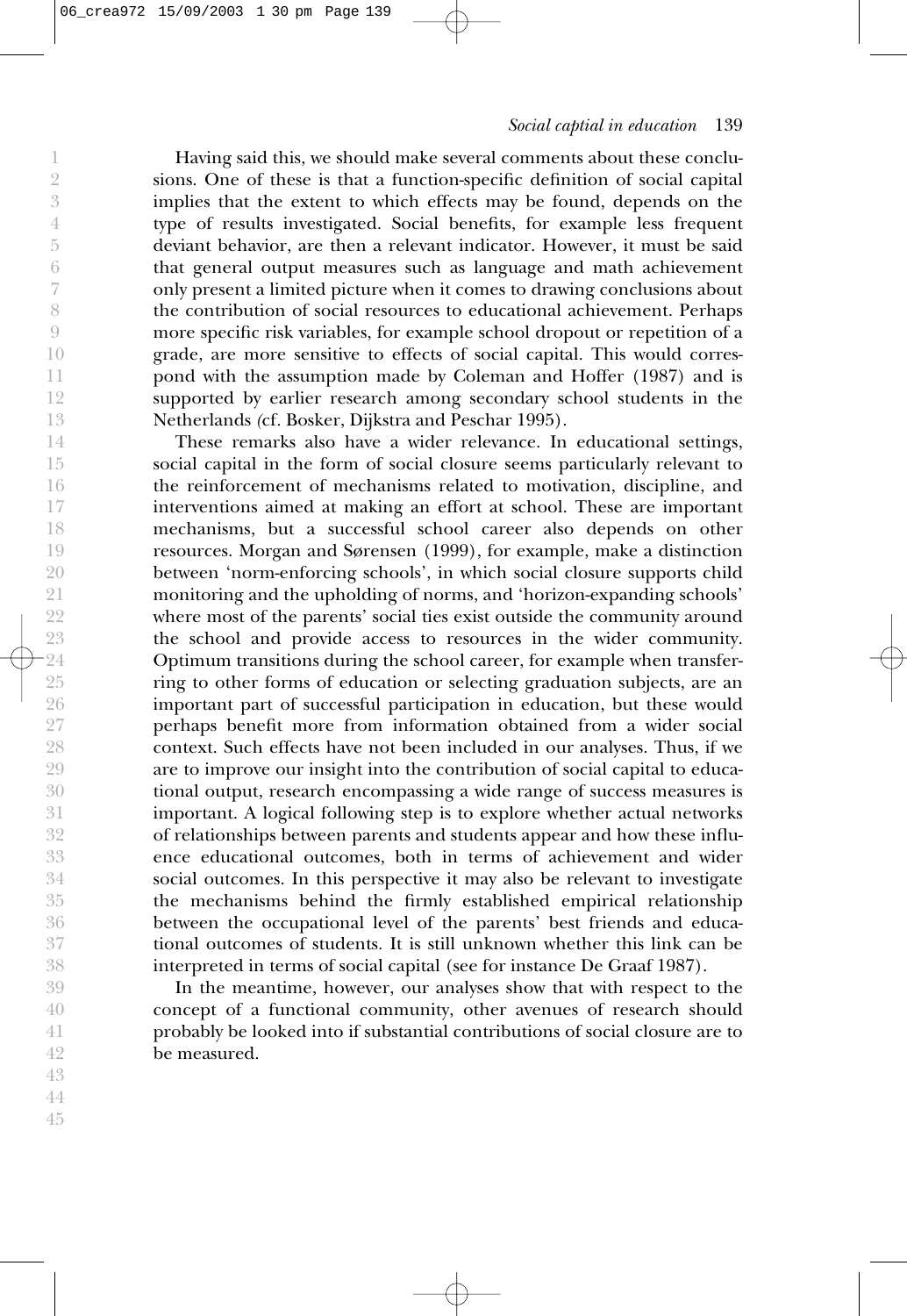| Appendices 1 to 5 (list of items and scales)                                                 | T.                               |
|----------------------------------------------------------------------------------------------|----------------------------------|
|                                                                                              | $\overline{2}$<br>$\mathfrak{Z}$ |
| 1. Intergenerational social closure (according to student): average sum<br>score $(1-4)$ of: | $\overline{4}$                   |
|                                                                                              | 5                                |
| Student-parent-parent relationships: school-related (alpha = $0.75$ )                        | $\!6\,$                          |
| - Parents of student's classmates know student                                               | 7                                |
| - Parents of student know classmates of student                                              | 8                                |
| - Parents of student know parents of student's classmates                                    | 9                                |
| Student-parent-parent relationships: not school-related (alpha $= 0.67$ )                    | 10                               |
| - Parents of student know parents of best friends of student                                 | 11                               |
| - Parents of student's non-school peers know student                                         | 12                               |
| - Student knows parents of non-school peers                                                  | 13                               |
| Teacher-parent relationships (alpha $= 0.63$ )                                               | 14                               |
| - Teachers of student know parents of student                                                | 15                               |
| - Parents of student know teachers of student                                                | 16                               |
|                                                                                              | 17                               |
| 2. Intergenerational social closure (according to parents): average sum                      | 18                               |
| score $(1-4)$ of:                                                                            | 19                               |
| Student-parent-parent relationships: school-related (alpha = $0.72$ )                        | 20                               |
| - Parents of student know classmates of student                                              | 21                               |
| - Parents of student know parents of student's classmates                                    | 22                               |
| Student-parent-parent relationships: not school-related (alpha $= 0.83$ )                    | 23                               |
| - Parents of student know friends of student                                                 | 24                               |
| - Parents of student know parents of student's friends                                       | 25                               |
| - Parents of student know student's weekend peers                                            | 26                               |
| - Parents of student know parents of student's weekend peers                                 | 27                               |
| Teacher-parent relationships (alpha $= 0.74$ )                                               | 28                               |
| - Teachers of student know parents of student                                                | 29                               |
| - Parents of student know teachers of student                                                | 30                               |
|                                                                                              | 31<br>32                         |
|                                                                                              | 33                               |
| 3. Student-teacher relationship (according to student): average sum                          | 34                               |
| score (1–4) of scale with the following items (alpha = 0.71):                                | 35                               |
| - Teachers like student                                                                      | 36                               |
| - Teachers really care about student's welfare                                               | $37\,$                           |
| – Some teachers dislike student                                                              | 38                               |
| - Teachers are distant from student                                                          | 39                               |
| - Student really feels involved with classmates and teachers                                 | 40                               |
|                                                                                              | 41.                              |
|                                                                                              | 42                               |
|                                                                                              | 43                               |
|                                                                                              | 44                               |
|                                                                                              | 45                               |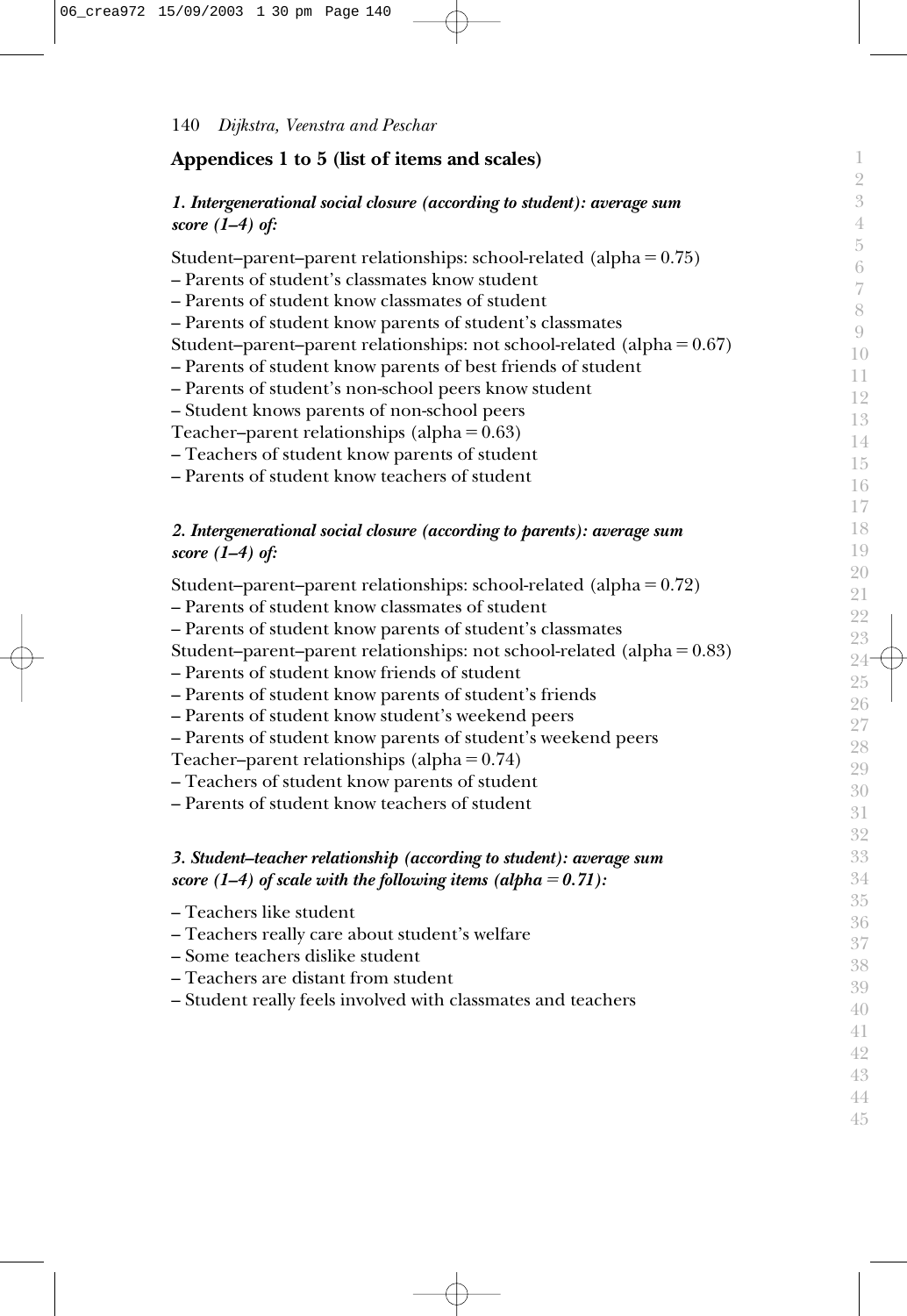#### *Social captial in education* 141

*4. Information: parents' access to school-related information (according to parents): average sum score (1–4) of scale with the following items*  $(alpha = 0.81)$ :

– Parents of student talk to other parents about their child

- Parents of student talk to other parents about the teachers
- Parents of student talk to other parents about other students
- Parents of student talk to other parents about the school management

# *5. Value congruence: presumed correspondence with opinions of parents (according to parents): average sum score (1–4) of scale with the following items (alpha* $= 0.76$ ):

The parents of student believe they have roughly the same opinions as the parents of their child's classmates concerning. . .

- . . .what is important in life
- . . .political subjects
- . . .schooling and child rearing
- . . .religion and existential beliefs

#### **Notes**

This contribution is part of the 'integrated research program' *SCALE* (*Social Capital in Labor Markets and Education*) which is supported by a grant from NWO (project number 510-05-0200).

- 1 In the research literature such samples are usually described as 'judgment samples' that are suitable for instrument development and testing of hypotheses. An important condition is that all relevant cells are sufficiently filled, so that the effect of relevant variables indeed can be shown. The composition of the sample is not representative for the Netherlands and does not allow us to generalize and to estimate population parameters. But that is not the goal of this study.
- 2 Pearson's  $r: p < 0.05$  and  $** p < 0.01$  (two-sided).
- 3 The two tests have been developed as part of the large-scale national longitudinal cohort study in secondary education (VOCL). The reliability of the language scale is 0.82, of the mathematics scale 0.79.
- 4 Because the sum score of deviant behavior did not follow the normal distribution, this variable was converted to a  $log_{10}$  logarithmic score to create a more normal distribution for the multilevel analyses described below.
- 5 Incidentally, Coleman and Hoffer (1987: 6) regard social-structural consistency as an ideal type 'representing a pure case of a certain form of social organization. But is has no mechanisms for change, and it may be dull or oppressive to those embedded within it.'
- 6 These concern items measuring teachers and students meeting outside the school context, parents already knowing teachers before they selected the school in question for their child, and students knowing coaches and youth volunteers, etc. of the sports clubs and associations, etc. before they became a member. In most cases, the *r* for these items too was not significant (at most 0.10 or lower).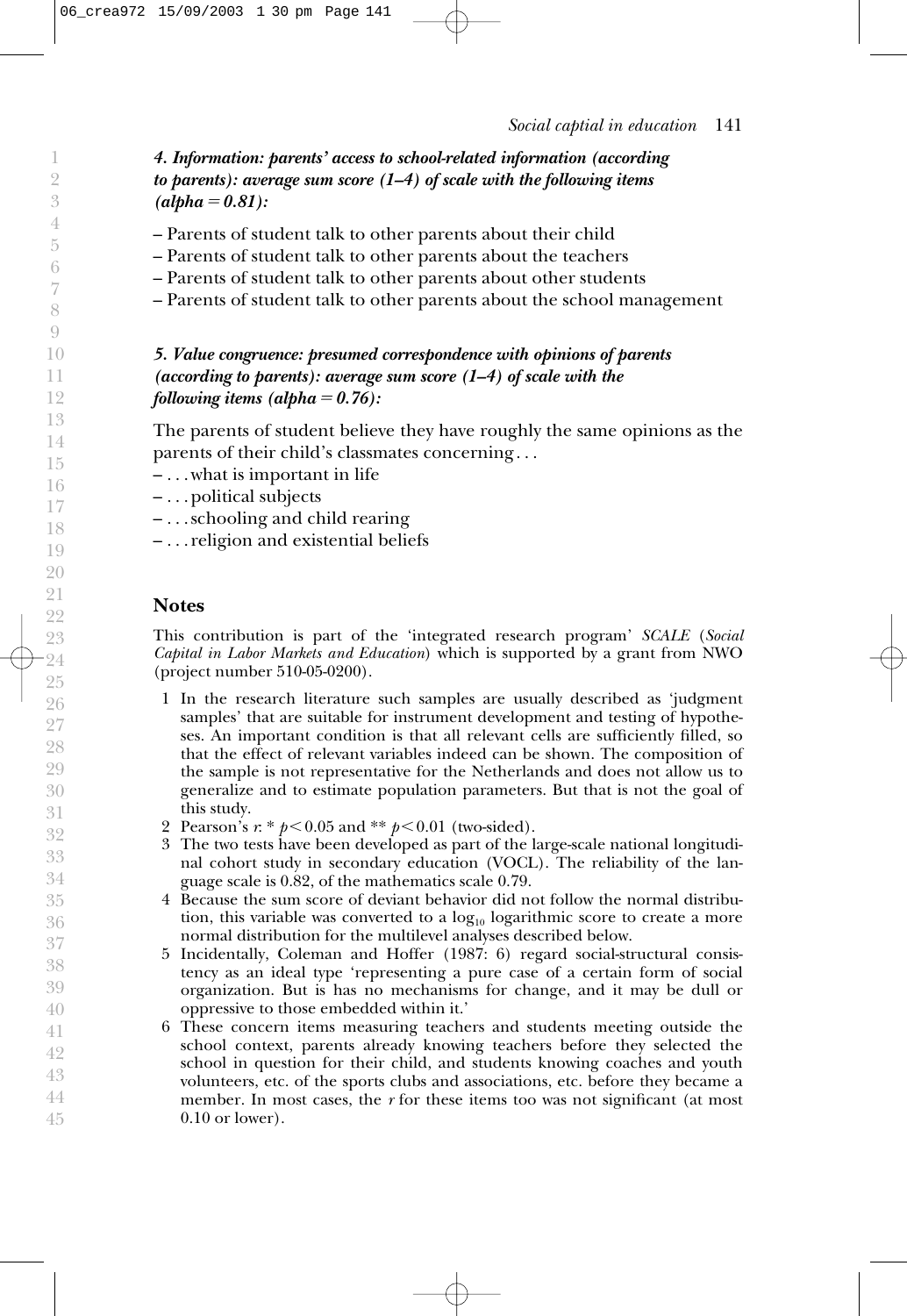- 7 The item 'The children of the parents' friends attend the same school' does not correlate with the two educational achievement variables. The deviant behavior variable presents a small correlation in the expected direction  $(r=-0.12**)$ . The correlation between the 'Parents meet parents of classmates at the sports club, during organized social activities, etc.' and the three output measures is roughly zero.
- 8 These concerned the following items: cycling to school alone, with others, or with their classmates; participation in sports competitions in a school team; the length of time the student has been in the same class with his classmates; and a scale measuring the way in which the student experiences their class. In most cases, the correlations with the output measures are not significant or are extremely weak. An exception is the 'student travels to school with classmates or schoolmates' item, which correlates slightly positively with the language and math scores  $(r=0.14**$  and  $0.09**$ ) and negatively with the deviancy score  $(r = -0.13**).$
- 9 This concerned items such as 'student also meets classmates at sports activities/club/work/etc.', 'student has classmates among the peers with whom he goes out', and 'student has met his best friends at sports activities/ club/work/etc.'. In most cases, the correlations found were not significant or were weak. An exception is the item 'student also meets classmates in the street, in the neighborhood, or at work', which had modest negative correlations with academic achievement  $(r = -0.10^{**}$  to  $-0.21^{**})$  and a positive correlation between work and deviant behavior  $(r=0.12**)$ .
- 10 This concerned items such as 'Will your parents find out that you have skipped classes if you do not tell them?'.
- 11 Examples of items that measure access to information about network members (presented to both parents and students) are: 'I know what jobs parents of classmates hold', and 'My classmates would find out if something was the matter with my parents, even if I would not to tell them'.
- 12 As was the case with the extent to which parents believe they share ideas with other parents, this also concerned items querying what is important in life, political convictions, schooling and child rearing, and religion and existential beliefs. Because of the modest correlation  $(r=0.23^{**})$  between the scales 'presumed correspondence with ideas of other parents' and the 'presumed correspondence with ideas of teachers', the initially separate scales have been retained, while the latter scale has been omitted in the rest of the analyses.
- 13 The parents' norm congruence was measured with the following items: 'Parents agree with the school rules', and 'Parents usually agree with the school when it meets out sanctions'.
- 14 This concerns items such as the imposition of sanctions by the school after a student has broken the rules, the presence of individuals who care whether students abide by the rules, and the extent to which students experience sanctions imposed by the school as grievous.
- 15 By the standardizing of the dependent and the continuous predictor variables the interpretation of the results is clearer. In this way, we can estimate simultaneously the independent effects of different variables on the test score. Keeping the other effects constant, if a student differs one standard deviation from the mean, the effect of a variable will be the amount of change in the dependent variable. The partial regression coefficient of dichotomous variables is the difference between the two categories, for example between boys and girls.
- 1 2 3 4 5 6 7 8 9 10 11 12 13 14 15 16 17 18 19 20 21 22 23 24 25 26 27 28 29 30 31 32 33 34 35 36 37 38 39 40 41 42 43 44 45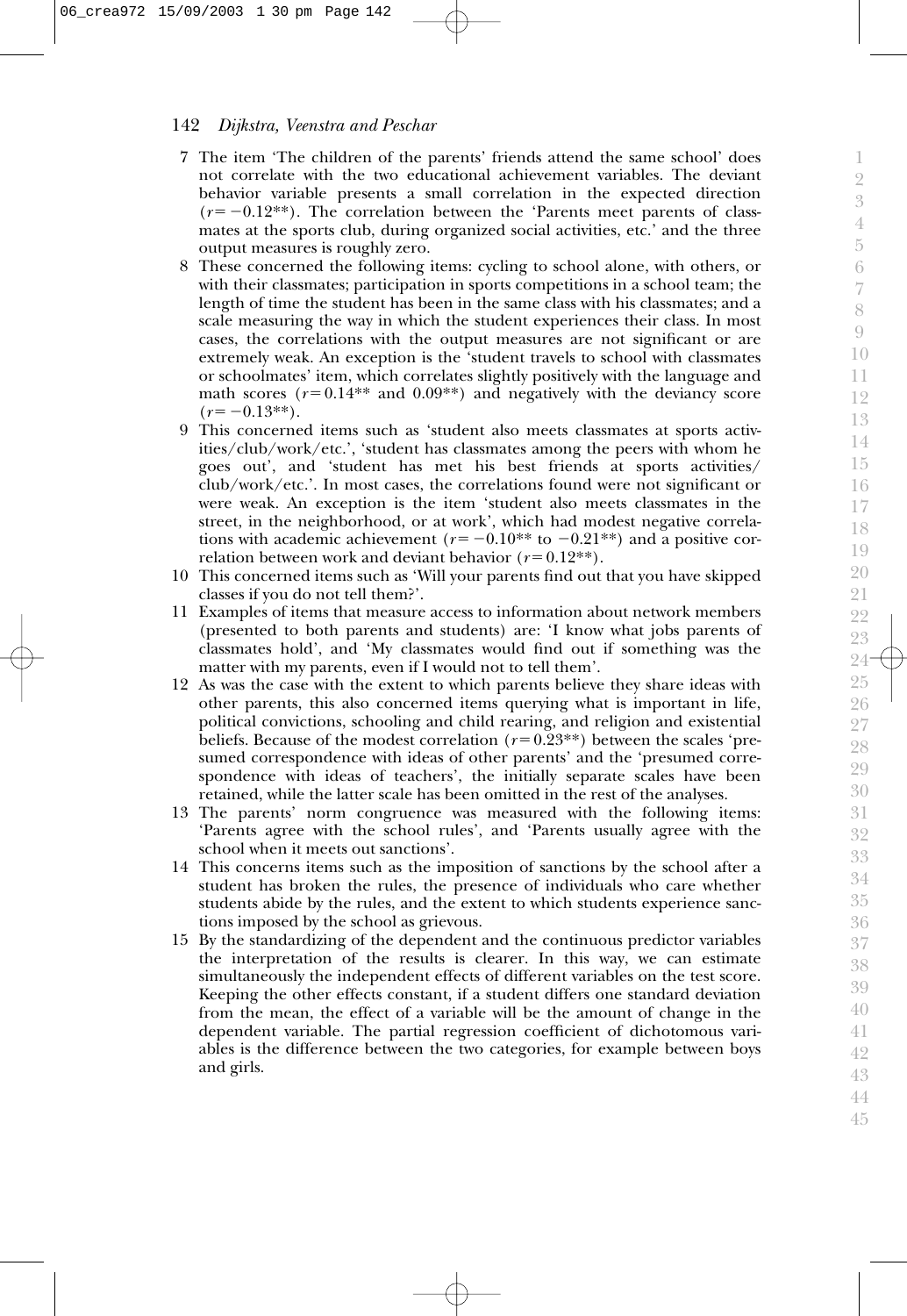#### **References**

- Baerveldt, C. (1990). *De school: broedplaats of broeinest?* [The School: Training Ground or Breeding Ground?]. Arnhem: Gouda Quint Bosker.
- Bosker, R.J., Dijkstra, A.B. and Peschar, J.L. (1995) 'Social capital and educational opportunities.' Unpublished paper, Dept. of Sociology, University of Groningen.
- Bourdieu, P. and Passeron, J.C. (1977) *Reproduction in Education, Society and Culture.* London: Sage.
- Bryk, A.S. and Raudenbush, S.W. (1992) *Hierarchical Linear Models: Applications and Data Analysis Methods*. Newbury Park, CA: Sage.
- Coleman, J.S. (1988) 'Social capital in the creation of human capital.' *American Journal of Sociology* 94: S95–S120.
- Coleman, J.S. (1990) *Foundations of Social Theory.* Cambridge, MA: The Belknap Press.
- Coleman, J.S. and Hoffer, T. (1987) *Public and Private High Schools. The Impact of Communities.* New York: Basic Books.
- De Graaf, P. (1987) *De invloed van financiële en culturele hulpbronnen in onderwijsloopbanen* [The Influence of Financial and Cultural Resources on Educational Careers]. Nijmegen: ITS.
- Dijkstra, A.B. and Peschar, J.L. (2003) 'Social capital in education. Theoretical issues and empirical knowledge in attainment research.' Pp. 58–82 in C.A. Torres and A. Antikainen (eds), *The International Handbook on the Sociology of Education: An International Assessment of New Research and Theory.* Lanham, MD: Rowman and Littlefield.
- Dijkstra, A.B. and Veenstra, R. (2000) 'Functionele gemeenschappen, godsdienstigheid en prestaties in het voortgezet onderwijs' [Functional communities, religiosity and performance in secondary education]. *Mens en Maatschappij* 75: 129–50.
- Flap, H. (2002) 'No man is an island: the research programme of a social capital theory.' Pp. 384–432 in O. Favereau and E. Lazega (eds), *Conventions and Structures in Economic Organizations: Markets, Networks, and Hierarchies.* Cheltenham: Edward Elgar.
- Goldstein, H. (1995) *Multilevel Models in Educational and Social Research*. London: Griffin.
- Kassenberg, A. (2002) *Wat scholieren bindt. Sociale gemeenschap in scholen* [What Unites School Children]. Amsterdam: Thela Thesis.
- Lin, N. (1982) 'Social resources and instrumental action.' Pp. 131–46 in P. Marsden and N. Lin (eds), *Social Structure and Network Analysis*. Beverly Hills: Sage.
- Morgan, S.L. and Sørensen, A.B. (1999) 'Parental networks, social closure, and mathematics learning: a test of Coleman's social capital explanation of school effects.' *American Sociological Review* 64: 661–81.
- Morrow, V. (1999) 'Conceptualizing social capital in relation to the well-being of children and young people: a critical review.' *Sociological Review* 47: 744–65.
- Portes, A. (1998) 'Social capital: its origins and applications in modern sociology.' *Annual Review of Sociology* 22: 1–24.
- Smith, M.H., Beaulieu, L.J. and Seraphine, A. (1995) 'Social capital, place of residence, and college attendance.' *Rural Sociology* 60: 363–80.